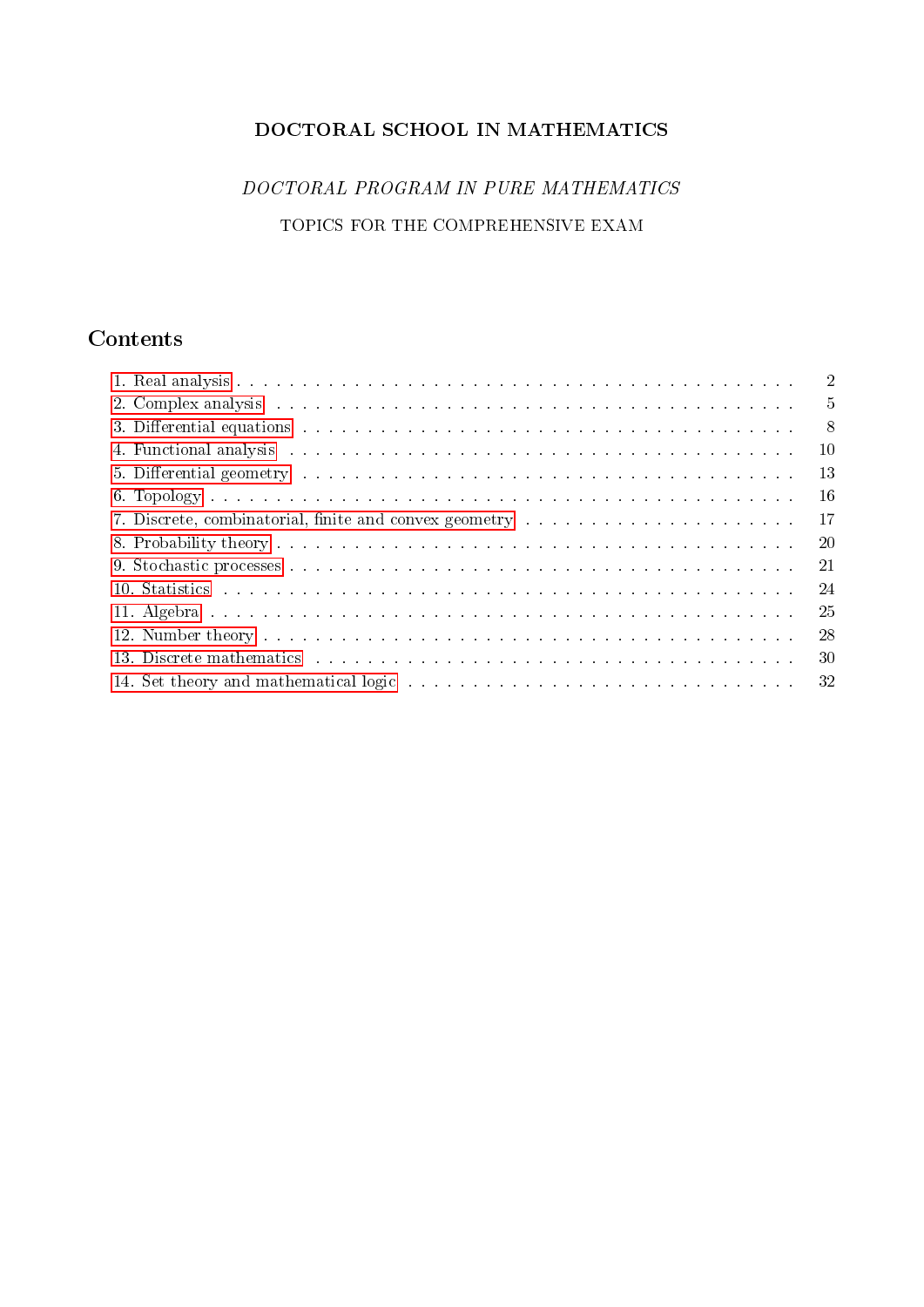# 1. Real analysis

# <span id="page-1-0"></span>Main subject: Choose 12 out of the following 19 topics. Secondary subject: *Choose* 3 *out of topics* 1.1 *to* 1.9.

### 1.1. Classical measure and integral theory

Measure spaces. Integral in measure spaces. Absolute continuity and singularity. Product spaces.  $L_p$ spaces. Haar measure. Generalized integrals.

### 1.2. Differentiation in higher dimensions

Implicit function theorem, inverse function theorem. Integral formulas: Gauss's theorem, Green's theorem, Stokes' theorem. Integration of differential forms. Sard's theorem. Whitney extension theorem. Lipschitz functions. Kirszbraun theorem. Rademacher's theorem.

### 1.3. Derivatives

Properties of the derivatives. Monotonicity theorems. The density topology. Approximate continuity. Contingence theorem. Denjoy-Young-Saks theorem.

### 1.4. Geometric measure theory I.

Covering theorems. Hausdorff measure and dimension. Further dimension concepts. The isoperimetric and the isodiametric inequality. Fractals and dimension formulas. Differentiation of measures and integrals. The maximal operator and its applications.

### 1.5. Geometric measure theory II.

Regular and irregular s-sets. Projection theorems. Theorems about dimensions of products. Frostman's lemma, energy, capacity. Besicovitch sets. Applications of fractals in other areas (e.g. number theory, dynamical systems, random fractals, physical applications).

### 1.6. Category theorem

Complete metric spaces. Polish spaces. Baire sets. Category theorem. Typical properties of continuous functions. Banach-Mazur game. Erdős-Sierpinski duality theorem.

### 1.7. Descriptive set theory

Borel sets. A-operation, analytical sets. Universal sets. Separation theorem. Graph theorem. Baire classes of functions. Luzin and Suslin spaces.

### 1.8. Dynamical systems

One-parameter groups and semigroups of measure preserving transformations. Concrete systems: homomorphisms of the unit circle, linear map and the baker's map, Gauss's map, endomorphisms of an interval, algebraic automorphisms of the torus. Invariant measures. Krylov-Bogolyubov theorem. Symbolic dynamics.

### 1.9. Ergodic theory

Poincaré's recurrence theorem. Ergodic theorems. Ergodic, mixing maps and their spectral characterization. Entropy and topological entropy. Isomorphisms of dynamical systems. Ergodicity of Bernoulli sequences.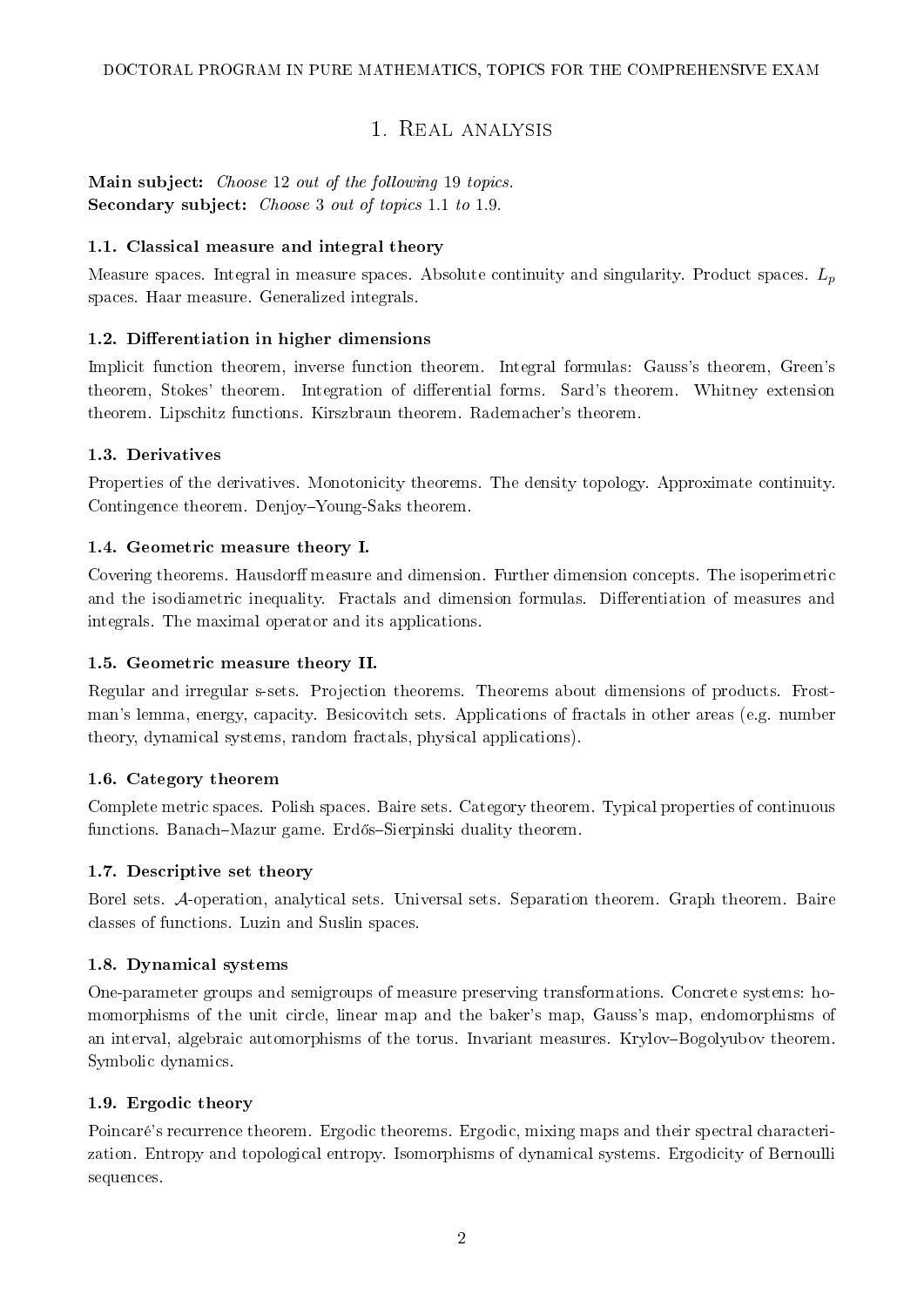### 1.10. Complex analysis

Complex differentiation. Power series and Laurent series. General integral theorems. Isolated singularity, residue. Riemann mapping theorem, extension to the boundary. Harmonic functions, Dirichlet problem for a circle. Capacity: Chebyshev constant, Green's function and its connection to Hausdor measure.

### 1.11. Fourier series

Dirichlet kernel, Fejér kernel, summation.  $L_2$  theory, Carleson's theorem, Riesz-Fischer theorem. Bochner's theorem. Pointwise convergence. Multiplicators. Sidon sets. Series with gaps. Singular integrals.

### 1.12. Fourier integral

Convolution. Fourier inversion theorem. Wiener's approximation theorem. Fourier transform of a complex measure. Parseval's theorem. Poisson summation formula. Fourier integral on the complex plane, PaleyWiener theorem. Laplace integral, inverse formulas, applications.

### 1.13. Classes of harmonic and regular functions

Poisson integral of functions in  $L_p$ . Hardy classes. Conjugate harmonic functions, theorem of Marcell Riesz. Interpolation of operators in  $L_p$ . Theorem of the brothers Riesz.

### 1.14. Approximation theory

Weierstrass's theorems. Berstein polynomials. Jackson's and Timan's theorem. The best interpolating polynomials, Chebyshev polynomial. Approximation of derivatives of polynomials. Inverse theorems. Lagrange interpolation, projective operators. Stone–Weierstrass theorem, Daniell–Stone theorem.

### 1.15. Topological vector spaces

Locally convex vector space as a vector space with a topology generated by a family of seminorms. Metrizability. Dual space, Banach-Alaouglu theorem. Baire category theorem. Banach-Steinhaus theorem, Banach's open mapping theorem and closed graph theorem. Hahn Banach theorem. Separation of convex sets. Krein-Milman theorem.

### 1.16. Operators and Banach algebras

Adjoint operators. Riesz-Schauder theory of compact operators. Fredholm alternative. Riesz representation theorems. Convolution and measure algebra. Unitary representation. Gelfand–Raikov theorem. Irreducible decomposition.

# 1.17. Ordinary differential equations

Existence, uniqueness, continuability. Measurable and analytical right side. Continuity and differentiability of the characteristic function. Equations depending on parameters. Straightening theorem. Linear systems. Classification of stationary points of linear equations with constant coefficients. Basic concepts of stability theory. Linearisation, Lyapunov functions.

### 1.18. Partial differential equations

Initial value problem, boundary value problem, initial boundary value problem, physical examples. Classification of semilinear partial differential equations and their canonical form in case of constant coefficients. Classical and generalized Cauchy problem for hyperbolic and parabolic equations with constant coefficients.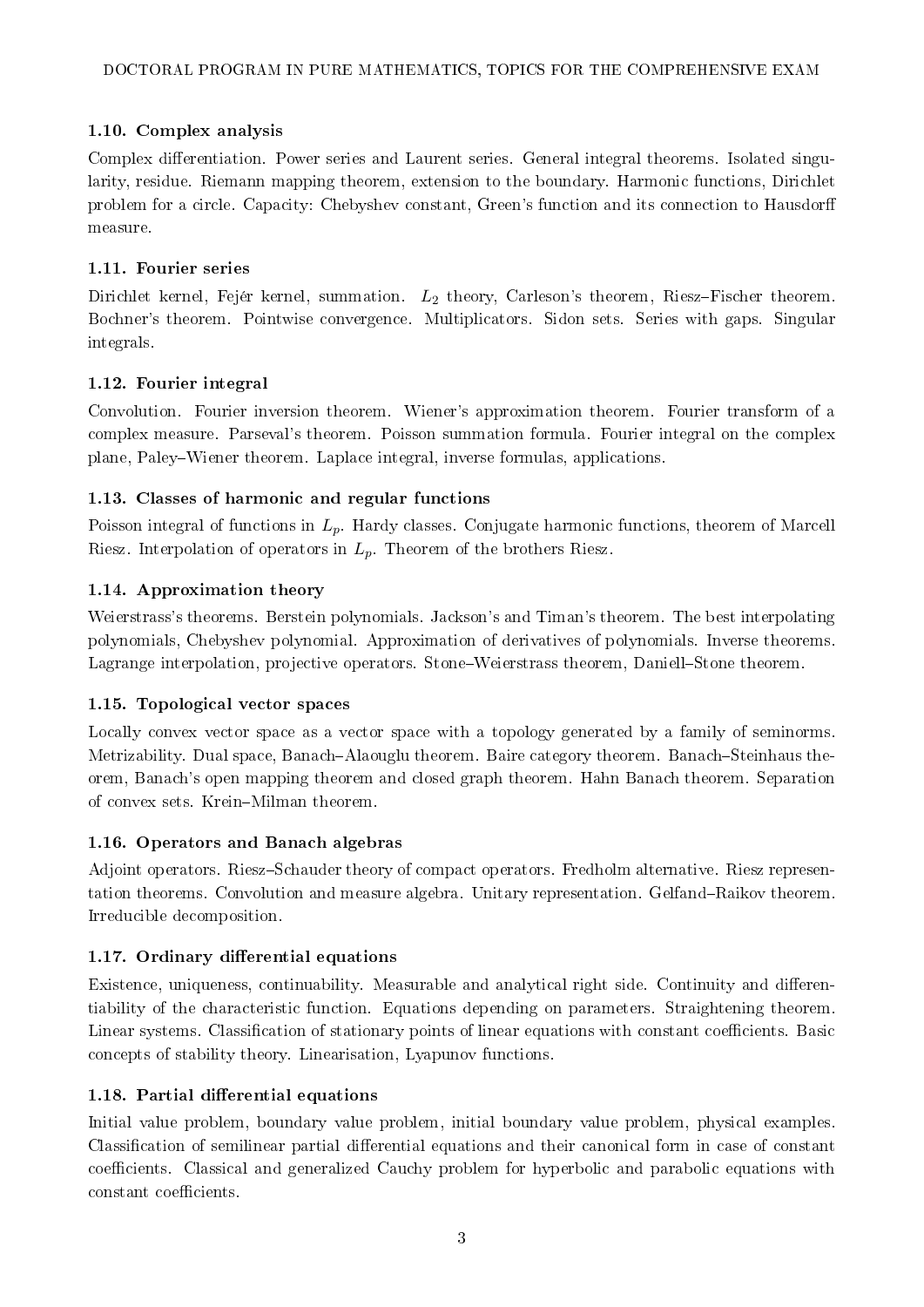### 1.19. Distributions and Sobolev spaces

Algebraic operations, derivatives of distributions. Convolution and direct product of distributions. Fourier transform in space  $S$  and among tempered distributions, in  $L_1$  and  $L_2$ . Fundamental solution of linear partial differential equations with constant coefficients, examples. Extension of the elements of  $H^1(\Omega)$ . Equivalent norms in  $H_0^1(\Omega)$ . Embedding of  $H^1(\Omega)$  and  $H_0^1(\Omega)$  into  $L_2(\Omega)$ . Trace of the elements of  $H^1(\Omega)$ .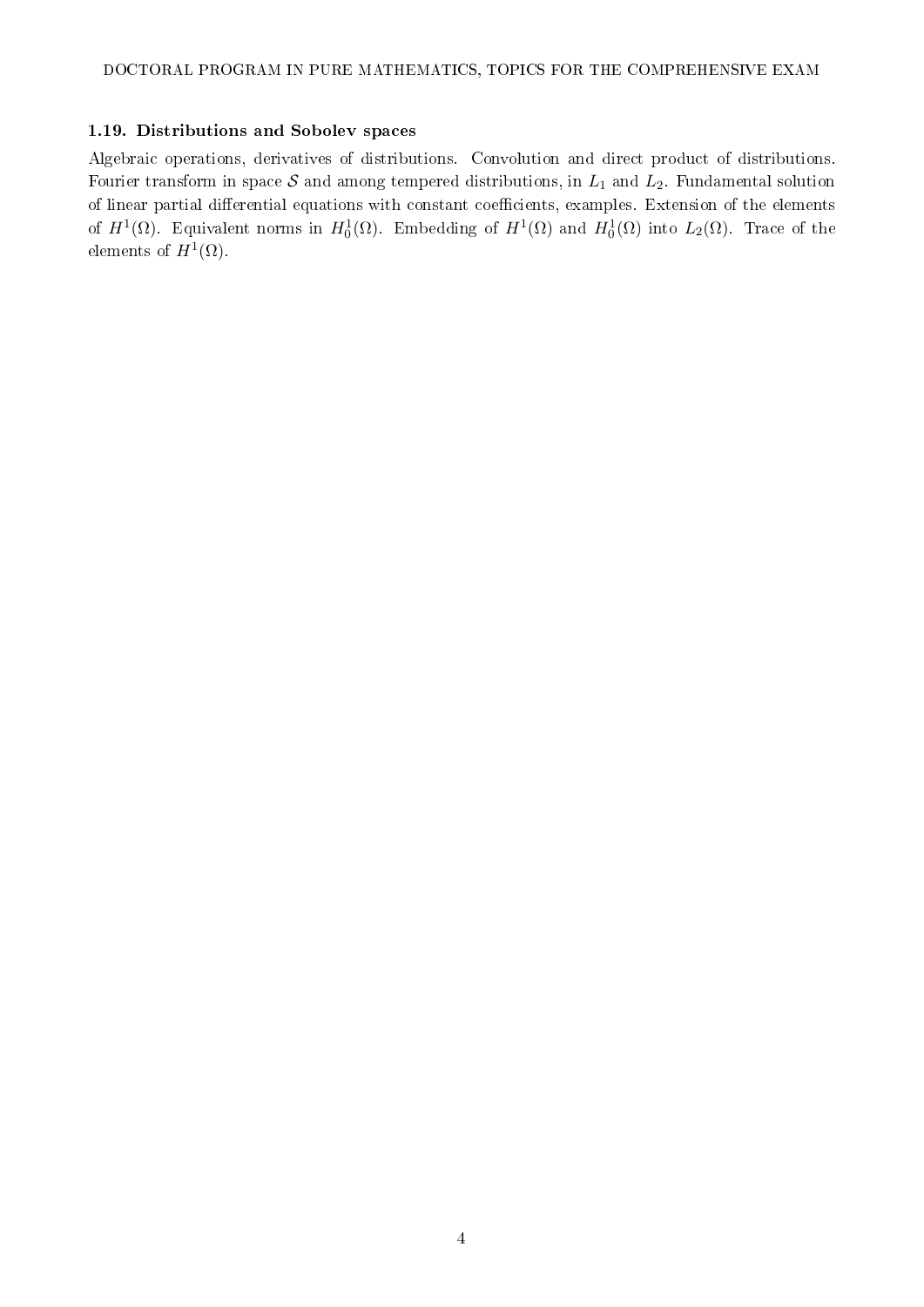# 2. Complex analysis

<span id="page-4-0"></span>Main subject: Choose 12 out of the following 21 topics. Secondary subject: Choose 2 out of topics 2.1 to 2.9 and 2 further topics from 2.10 to 2.21.

### 2.1. Elements of complex analysis

2.1.1 Functions in a single complex variable Complex differentiability. Power and Laurent series. Isolated singularities. Integral theorems. Saddle point method. The argument and maximum modulus principles, Schwarz's reflection principle. Conformal maps. Picard's theorem. Sequences of regular functions. Harmonic functions.

2.1.2 Functions in several complex variables Separately holomorphic functions. Multivariable integral theorems and power series, Reinhardt domains. Non-existence of isolated singularities. Inequivalence of the ball and the polydisc.

### 2.2. Geometric function theory

Phragmén–Lindelöf type theorems. Capacity, Green function, connection with the Hausdorff measure. Conformal radius. Univalent functions, area theorem, Koebe distortion theorems, coefficients. Extremal length, the moduli of rectangles and annuli. Quasiconformal maps, quasisymmetric functions, quasiconformal curves.

### 2.3. Function spaces

The Poisson integral of  $L_p$  functions. Hardy spaces. Conjugate harmonic functions, the theorem of Marcell Riesz. Interpolation of operators on  $L_p$  spaces. The theorem of the Riesz brothers. Characterization of Hardy spaces via the maximal operator. Canonical representation of entire functions of nite order, Borel's theorem. Meromorphic functions on the plane, Nevanlinna's 1st and 2nd main theorems.

# 2.4. Complex dynamics

Julia and Fatou sets. Smooth Julia sets. Attractor, superattractor and parabolic fixed points, Cremer points and Siegel discs. Holomorphic xed point formula. Notable dense subsets of the Julia set. Herman rings. Wandering domains. Iteration of polynomials. Mandelbrot set. Newton iteration. Hyperbolic maps.

### 2.5. Modular forms

Poincaré model of the hyperbolic plane. The group  $SL_2(\mathbb{R})$  and its discrete subgroups. Classical holomorphic modular forms and Maass forms, number theoretic applications. Maass forms and the spectrum of the Laplace-Beltrami operator. Discrete spectrum for compact quotients. Spectral decomposition for  $SL_2(\mathbb{Z})$ .

### 2.6. Riemann surfaces

Abstract definition. Coverings, universal covering. Differential forms. Dirichlet problem, the Perron method. Conformal maps of simply connected surfaces. Uniformization. Fundamental domain. Function elements and germs. Extension with branch points.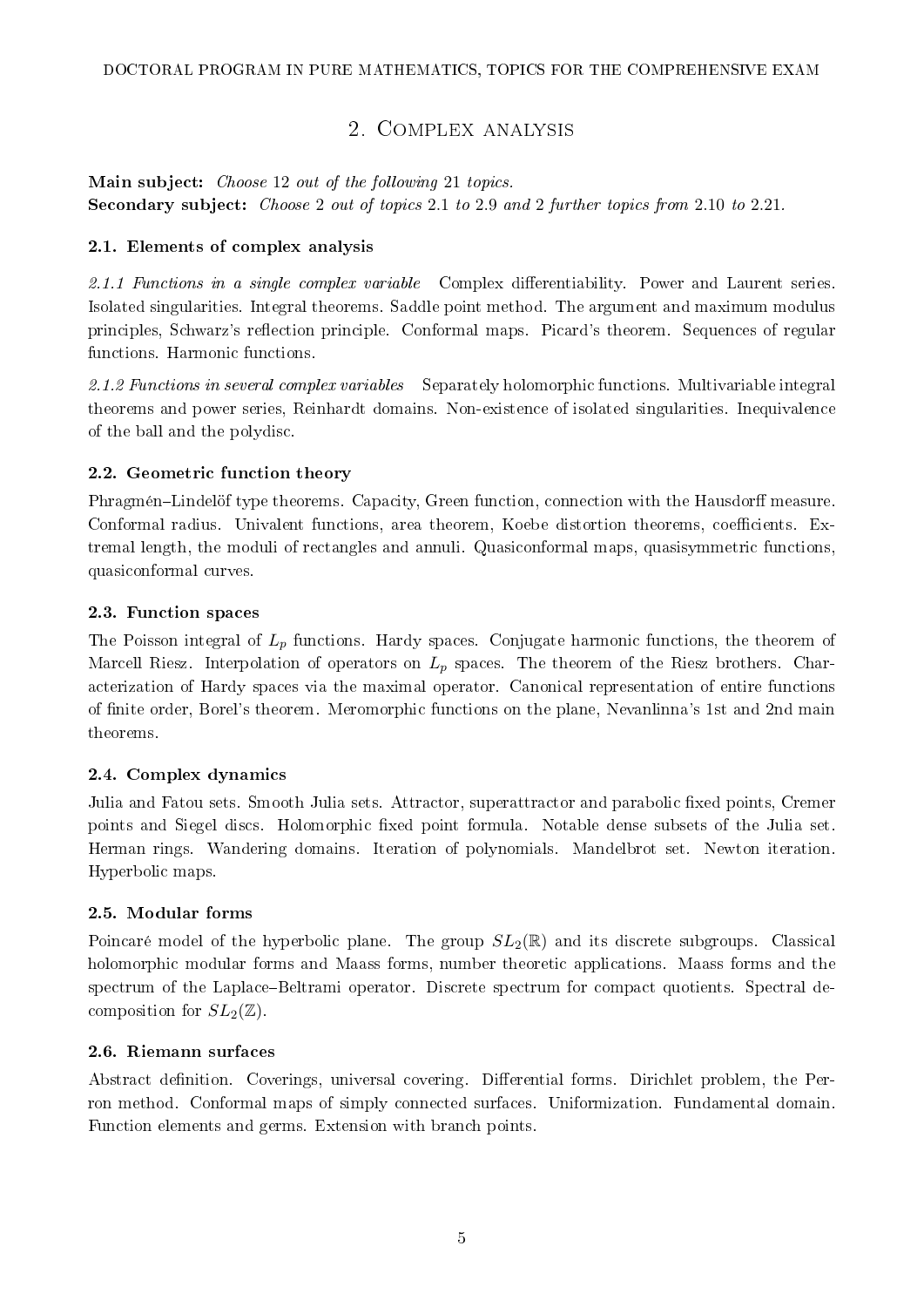### 2.7. Complex manifolds

Elliptic functions and curves. Closed Riemann surfaces, algebraic functions and curves. Ricci flow on Riemann surfaces. Uniformization via the Ricci flow. Projective algebraic varieties, Chow's theorem, the Kodaira embedding theorem.

### 2.8. Sheaves

Cousin's 1st and 2nd problem, sheaves, sheaf cohomology, Dolbeault and de Rham isomorphism theorems. Algebraic properties of holomorphic function germs: Weierstrass theorems, divisors, Chern classes, Oka–Serre theorem, coherent analytic sheaves, Oka's coherence theorem, Cartan's theorems A and B for domains in  $\mathbb{C}^n$ .

### 2.9. Complex convexity

Removing compact singularities. Holomorphic convexity, domains of holomorphy, pseudoconvexity, Levi convexity, Levi problem, polynomial convexity. Oka-Weil theorem. Inhomogeneous Cauchy-Riemann equations in one or several variables, Dolbeault cohomology. Hörmander's  $L_2$  method for solving the  $\overline{\partial}$ -equation on pseudoconvex domains.

### 2.10. Classical measure and integral theory

Measure spaces. Integration in measure spaces. Absolute continuity and singularity. Product of measure spaces.  $L_p$  spaces. Haar measure. Generalized integrals.

### 2.11. Geometric measure theory

Covering theorems. Hausdorff measure and dimension. Other concepts of dimension. Isoperimetric and isodiametric inequalities. Fractals and dimension formulas. Differentiation of measures and integrals. The maximal operator and its applications.

#### 2.12. Fourier series

Dirichlet and Fejér kernels and summation.  $L_2$ -theory, Carleson's theorem, Riesz-Fischer theorem. Bochner's theorem. Pointwise convergence. Multipliers. Sidon sets. Fourier series with gaps. Singular integrals.

#### 2.13. Fourier integral

Convolution. Inversion formula. Wiener's approximation theorem. Fourier transform of a complex measure. Parseval formula. Poisson summation formula. Fourier integral on the complex plane, Payley–Wiener theorem. Laplace integral, inversion formulae, applications.

### 2.14. Approximation theory

Weierstrass theorems, Stone-Weierstrass theorem. Bernstein polynomials, positive operators. Theorems of Jackson and Timan. Optimal approximation with polynomials, Chebyshev polynomial. Estimates on the derivatives of polynomials. Inverse theorems. Lagrange interpolation, projection operators.

### $2.15.$  The classical theory of ordinary differential equations

Existence and uniqueness of solutions, Gronwall's inequality. Linear systems. Boundary value problems for second order linear differential equations. Stability concepts. Stability of a system of linear differential equations: stable, unstable and central subspace, linearization near a stationary point.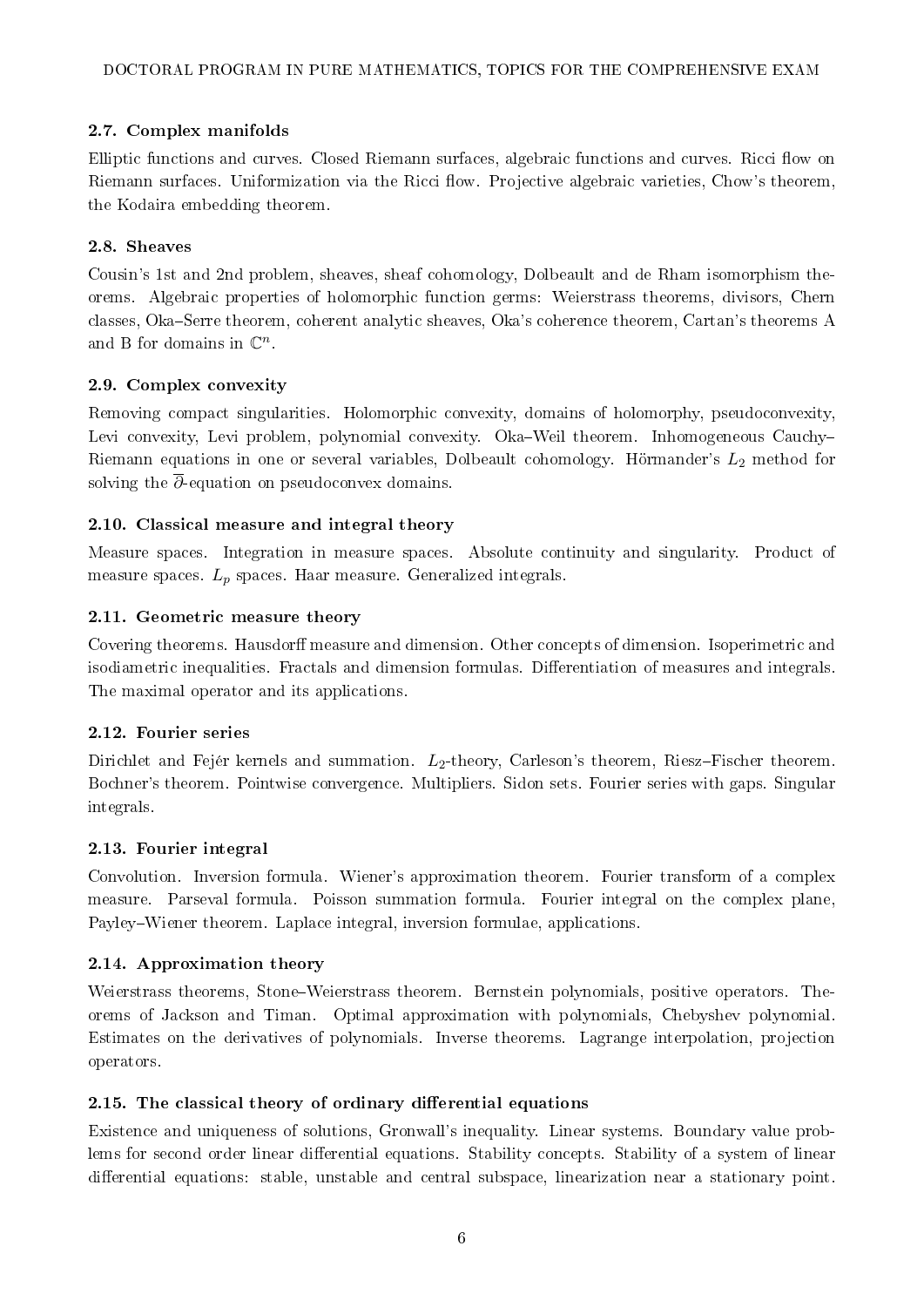Ljapunov's method. Asymptotic behavior, boundary sets, attractor set, Poincaré–Bendixson theory. Stability of a periodic solution, Poincaré map.

# 2.16. Elements of distribution theory

Fourier transform of tempered distributions, in  $L_1$  and  $L_2$ . Application for the construction of fundamental solutions. Sobolev spaces. Extension, equivalent norms in  $H_0^1(\Omega)$ . Trace operator. Theorems on compact embeddings. Characterization of  $H^k(\mathbb R^n)$  and  $H^k(\mathbb R^n_+)$  via Fourier transform. Smoothness of functions in a Sobolev space. Anisotropic Sobolev spaces.

# $2.17.$  Initial and boundary value problems for linear partial differential equations

Classical and generalized boundary and eigenvalue problems, and their variational formulations. Fredholm alternative for boundary value problems of general elliptic form. Uniqueness of the solution. Existence of solutions and their construction via the methods of Fourier and Galerkin.

# 2.18. Basics of functional analysis

Banach space and its dual. Operators between Banach spaces. Hahn-Banach theorem. Baire category theorem. Banach-Steinhaus theorem. Banach's open mapping and closed graph theorems. Riesz-Schauder theory of compact operators. Fredholm alternative.

# 2.19. Topological vector spaces

Constructions of topological vector spaces. Families of seminorms and locally convex spaces. Inductively constructed locally convex spaces. Strict inductive limits. Geometric form of the Hahn-Banach theorem. Separation theorems of Hahn and Banach.

# 2.20. Banach algebras

Properties of the spectrum and the resolvent. Character and Gelfand representation of a Banach algebra. Bochner's theorem. Holomorphic functional calculus in unital Banach algebras. Regular Banach algebras. Enveloping  $C^*$ -algebras and the abstract Stone theorem.

# 2.21. Topological groups

Characterization and projective construction of topological groups. Semi-metrizability. Uniformly continuous maps between topological groups. Transitive continuous representations. Wigner–Neumann theorem. Dual of a topological group. Construction of invariant Radon measures and continuous unitary representations. Existence and uniqueness of the Haar measure.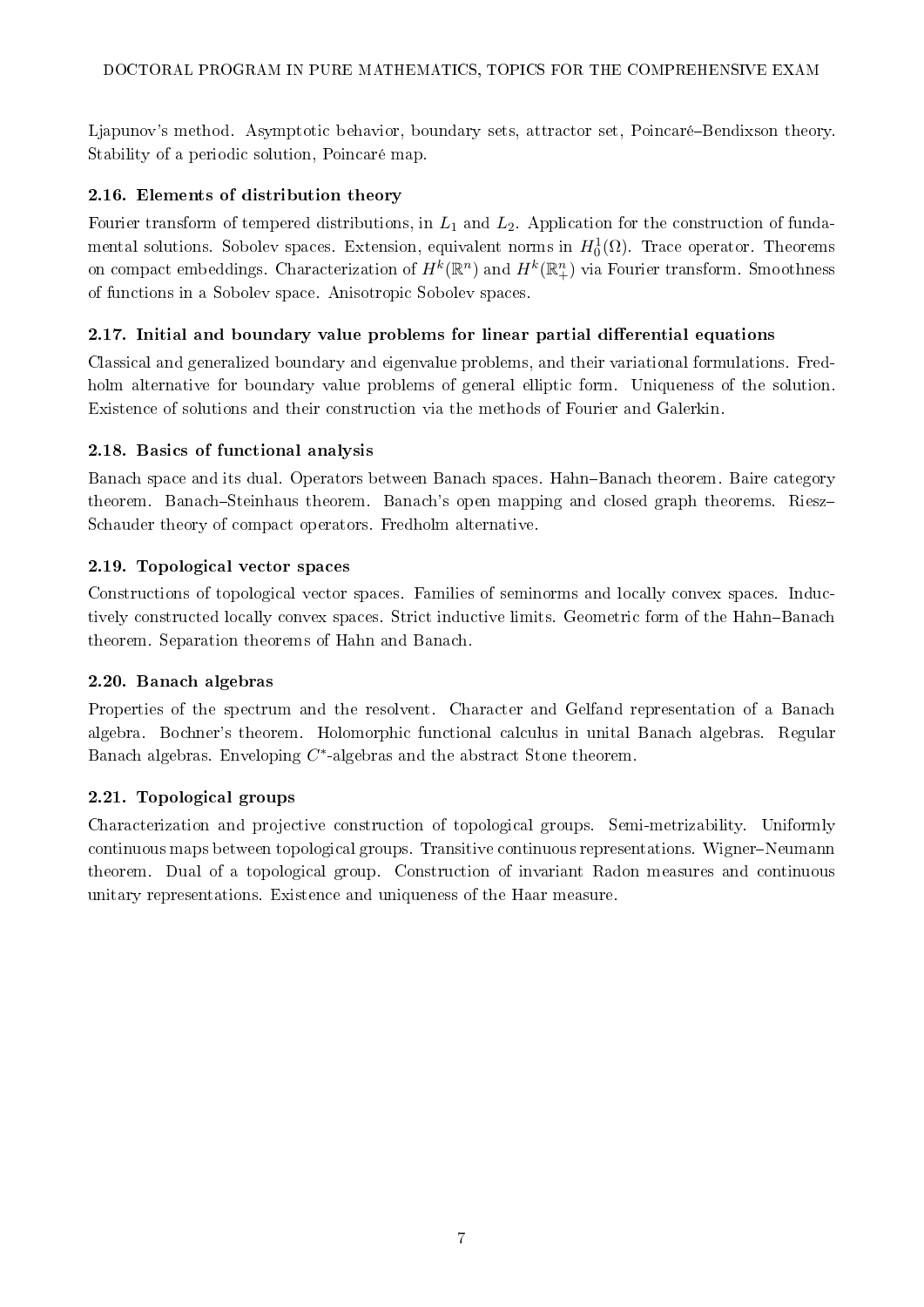# 3. Differential equations

<span id="page-7-0"></span>Main subject: Choose 6 out of the following 10 topics. Secondary subject: Choose 3 out of topics 3-10.

### 3.1. Basics of functional analysis

Banach space and its dual. Operators between Banach spaces. Hahn-Banach theorem. Baire category theorem. Banach-Steinhaus theorem. Banach's open mapping and closed graph theorems. Riesz-Schauder theory of compact operators. Fredholm alternative.

# 3.2. Geometry of Hilbert spaces and operators between Hilbert spaces

The decomposition and the representation theorem of Riesz. Hilbert-Schmidt theorem for compact normal (self-adjoint) operators. Dunford's classic spectral theory for continuous normal (self-adjoint) operators.

### 3.3. The classical theory of ordinary differential equations

Existence and uniqueness of solutions, Gronwall's inequality. Linear systems. Boundary value problems for second order linear differential equations. Stability concepts. Stability of a system of linear differential equations: stable, unstable and central subspace, linearization near a stationary point. Ljapunov's method. Asymptotic behavior, boundary sets, attractor set, Poincaré–Bendixson theory. Stability of a periodic solution, Poincaré map.

### 3.4. Dynamical systems

Topological classification of dynamical systems. Flow-box theorem. Topological classification of linear systems. Hartman-Grobman theorem. Classification of nonlinear systems using the Poincaré normal form. Stable, unstable, center manifold. Local phase portrait in a neighborhood of a periodic orbit. The stable, unstable and center manifold of a periodic orbit.

### 3.5. Bifurcation theory, chaos

Bifurcations of dynamical systems. Saddle-node and AndronovHopf bifurcations. Two co-dimensional bifurcations. Structural stability. Morse–Smale systems. Discrete dynamical systems. Stability of periodic orbits. Definition of chaotic orbit, symbolic dynamics, examples. Chaos in the Lorenz differential equation. Types of attractors, chaotic attractor.

### 3.6. Operator semigroups and their applications to differential equations

Infinite dimensional dynamical systems. Operator semigroups, generators. Abstract Cauchy problem, theorems of existence. Stability, asymptotic properties of operator semigroups. Delayed differential equations, applications. Reaction-diffusion equations, the existence and stability of traveling waves.

# 3.7. Elements of distribution theory

Fourier transform of tempered distributions in  $L_1$  and  $L_2$ . Application for the construction of fundamental solutions. Sobolev spaces. Extension, equivalent norms in  $H_0^1(\Omega)$ . Trace operator. Theorems on compact embeddings. Characterization of  $H^k(\mathbb R^n)$  and  $H^k(\mathbb R^n_+)$  via Fourier transform. Smoothness of functions in a Sobolev space. Anisotropic Sobolev spaces.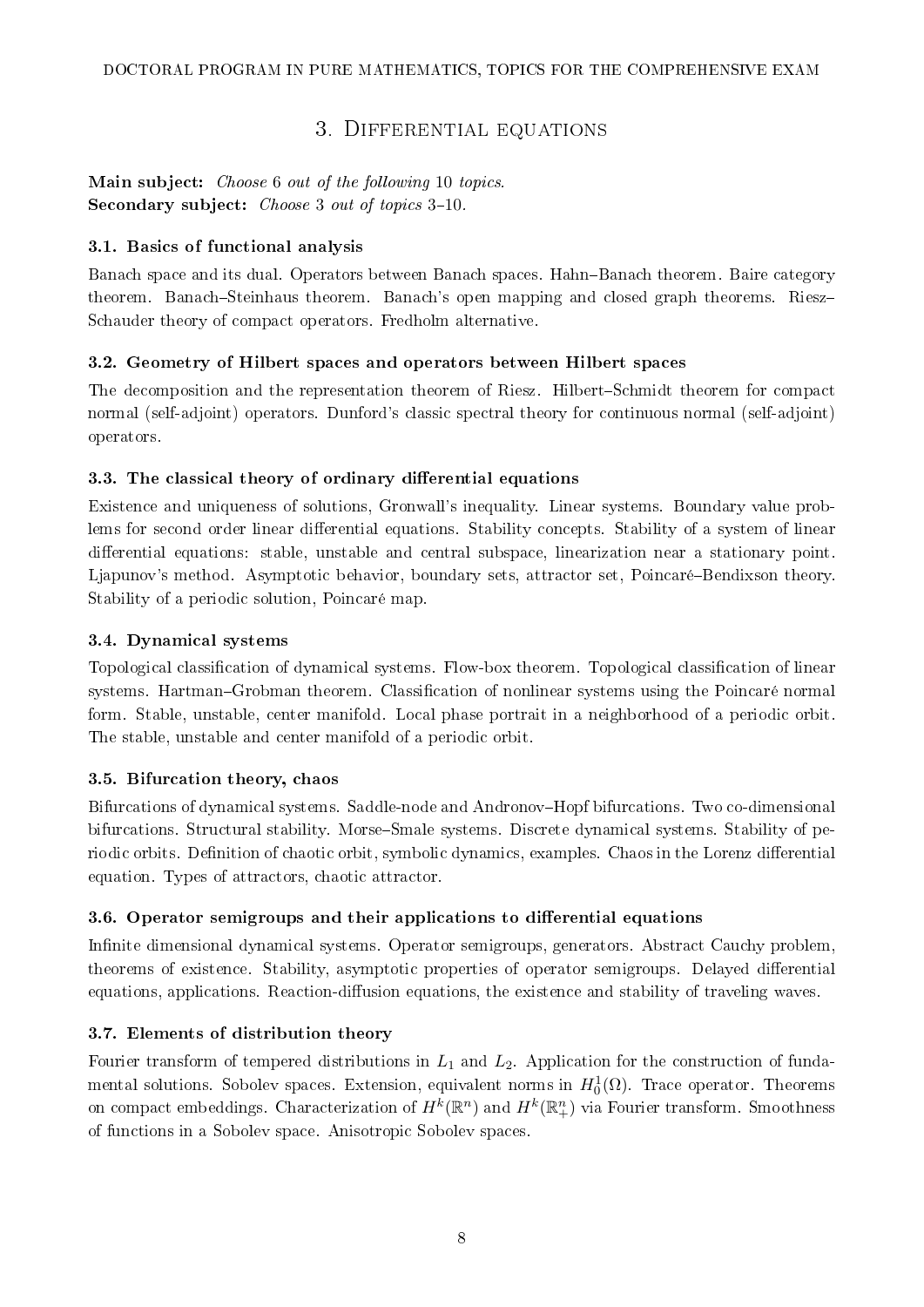### 3.8. Boundary value problems for linear elliptic equations

Generalized boundary value and eigenvalue problems for symmetric equations. The variational formulation of boundary value and eigenvalue problems. Fredholm alternative for general elliptic boundary value problems.

### 3.9. Initial and boundary value problems for linear hyperbolic and parabolic equations

The classical and the generalized problem. The uniqueness of the solution. The proof of the existence of solutions and their computation using the Fourier and the Galerkin method.

### 3.10. Nonlinear equations

The basics of the theory of monotone operators. Existence theorems for monotone and pseudomonotone operators, their applications for nonlinear elliptic equations. The solution of abstract evolution equations using monotone operators. Initial value problems with monotone and pseudo-monotone operators, application for initial value problems of nonlinear parabolic equations.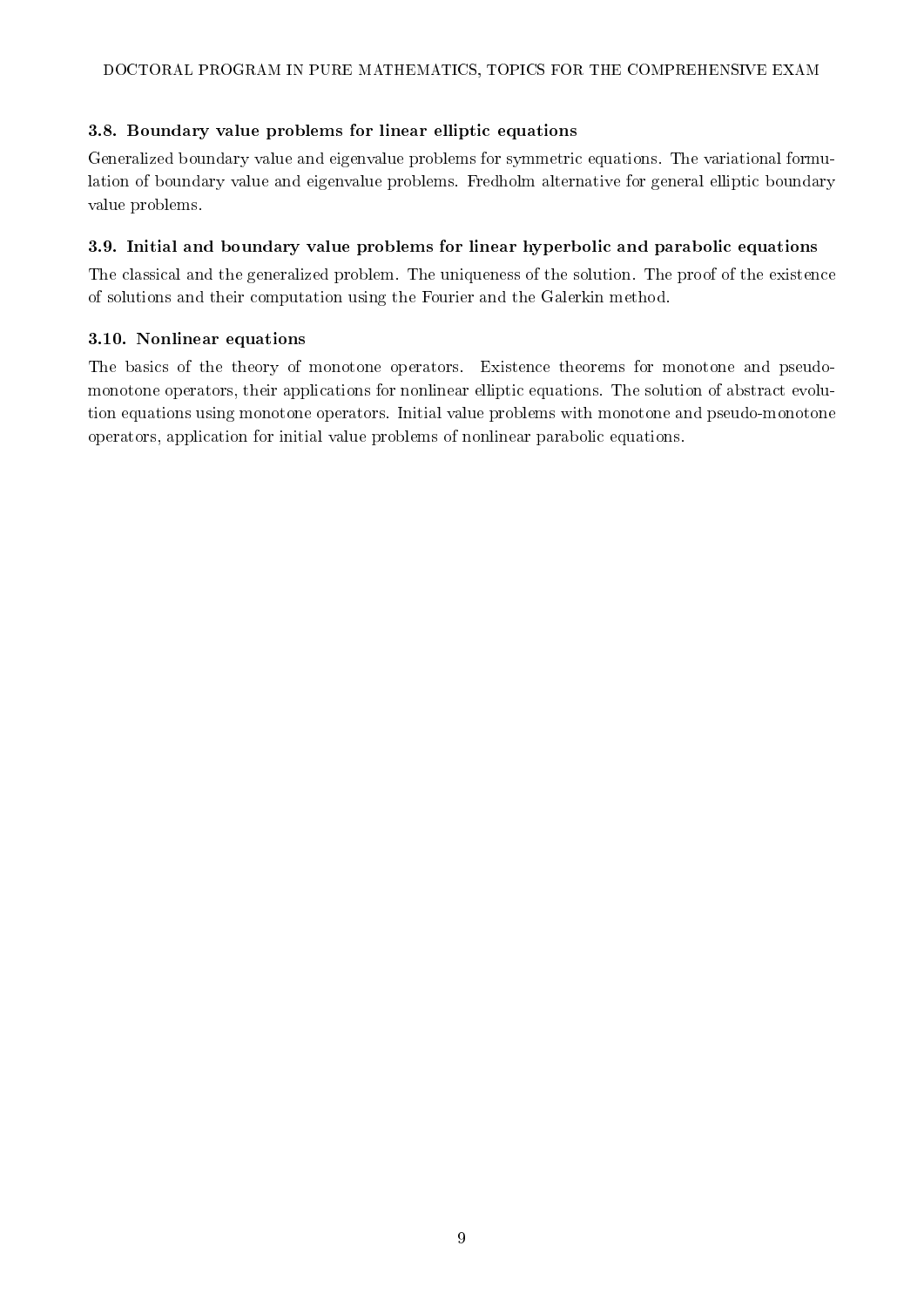# 4. FUNCTIONAL ANALYSIS

<span id="page-9-0"></span>Main subject: Required: topics 4.1 to 4.3, and 7 further (arbitrary) topics. Secondary subject: Required: topics 4.1 to 4.3, and 2 further (arbitrary) topics.

### 4.1. Basics of functional analysis

Banach-spaces and duality. Operators between Banach-spaces. Hahn-Banach theorem. Baire category theorem. Banach-Steinhaus theorem. Banach's open mapping and closed graph theorems. Riesz-Schauder theory of compact operators. Fredholm alternative.

### 4.2. Function spaces

Approximation and integral representation. Urysohn's theorem and Dieudonné's decomposition theorem for locally compact spaces. Stone–Weierstrass theorem. Daniel–Stone theorem. Riesz's theorems. Sobolev spaces. Equivalent norms. Embedding theorems. Trace of  $H^1$  functions.

### 4.3. Geometry of Hilbert spaces and operators between Hilbert spaces

Riesz's decomposition and representation theorems. Hilbert-Schmidt theorem for compact normal (self-adjoint) operators. Dunford's classical spectral theorem for continuous normal (self-adjoint) operators.

### 4.4. Operator extensions

Semi-bounded self-adjoint operators. Neumann, Friedrich and Krein extension theorems. Integration with respect to projection-valued measures. Operator calculus. The classical Stone theorem.

### 4.5. Topological vector spaces

Constructions of topological vector spaces. Families of seminorms and locally convex spaces. Inductively constructed locally convex spaces. Strict inductive limits. Geometric form of the Hahn-Banach theorem. Separation theorems of Hahn and Banach.

### 4.6. Metrizable topological vector spaces

Criterium of metrization. Generalization of Banach's open mapping theorem to complete metrizable topological vector spaces. Closed graph theorem for complete metrizable topological spaces. Generalizatons of the open mapping theorem.

### 4.7. Spaces of continuous linear operators

Boundedness on topological vector spaces and characterization of seminormablity. Bounded sets in strict inductive limits. G-topologies in operator spaces. Ascoli theorems. Alaoglu-Bourbaki and Banach-Alaoglu theorems. Banach's equicontinuity theorem. General form of the Banach-Steinhaus theorem. Operator topologies in the space of continuous linear Hilbert space operators. Neumannalgebras.

### 4.8. Duality theory in topological vector spaces

Dual pairs. Polar sets and polar topologies. Topologies compatible with duality and their characterization (MackeyArens theorem). Mackey spaces. Barreled, infrabarreled, bornological and ultrabornological spaces. Semi-reflexive and reflexive spaces. Montel spaces.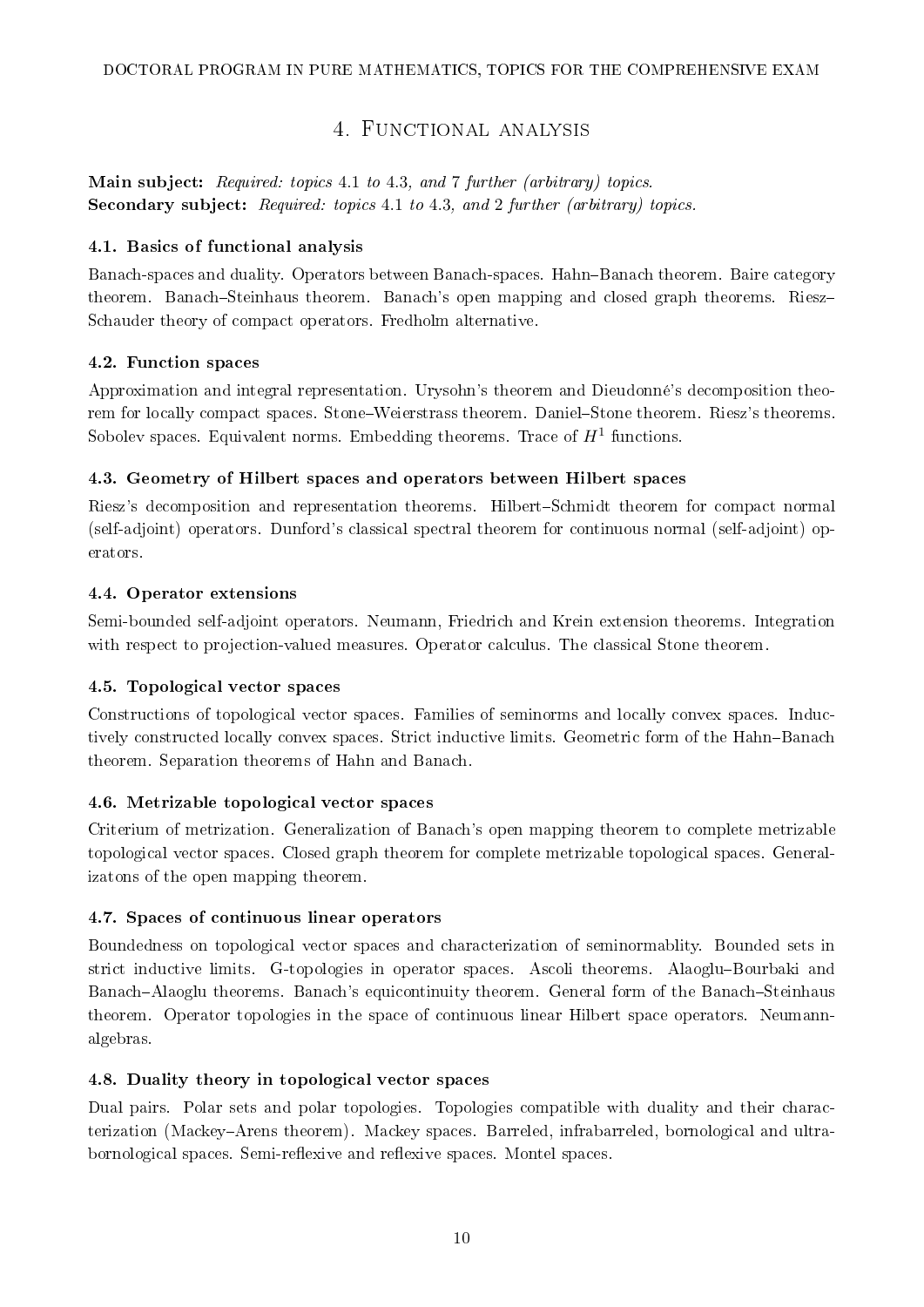### 4.9. Compact convex sets

Carathéodory-Minkowski theorem. Krein-Milman theorem. Probability Radon measures over compact spaces and construction of concentration. Barycenter of probability Radon measures over compact convex sets. Barycentric decomposition of a point of a metrizable compact convex set (abstract Choquet theorem). Choquet ordering. Barycentric decomposition of non-metrizable compact convex sets.

### 4.10. Abstract integral theory

Vector nets and elementary integrals. Upper integrals and integrals.  $L^p$  and  $F^p$  spaces respect to integration. Riesz-Fischer theorem. Beppo-Levi theorem. Lebesgue theorem. Multiplication of upper integrals. Lebesgue–Fubini theorem. Integral of vector-valued functions. Vector-valued measures and integral with respect to vector-valued measures. Gelfand-Dunford theorem. Topological integral and integral theory of ring of sets.

### 4.11. Banach-algebras

Properties of the spectrum and the resolvent. Character and Gelfand representation of a Banach algebra. Bochner's theorem. Holomorphic functional calculus in unital Banach algebras. Regular Banach algebras. Enveloping  $C^*$ -algebras and the abstract Stone theorem.

### $4.12. C^*$ -algebras

Uniqueness of the  $C^*$ -norm. Characterization of commutative  $C^*$ -algebras (first Gelfand–Naimark theorem). Spectral theorem for normal elements of a  $C^*$ -algebra and continuous functional calculus. Baer-C<sup>\*</sup>-algebras and the topological Schur-lemma. Projector-nets (Hilbert-nets and Neumann-nets) and the basics of non-classical probability theory. MSC-algebras and abstract polar decomposition. Ultraspectral  $C^*$ -algebras and abstract spectral theorem.

#### 4.13. Representations of Banach ∗-algebras

Decomposition of non-degenerate ∗-representations of ∗-algebras into cyclic ∗-representations. Representable positive functionals over ∗-algebras. GNS-construction and Sebestyén's theorem of representability. Abstract Gelfand–Raikov theorem. Decomposition of cyclic ∗-representation of Banach-∗-algebras into irreducible ones (abstract Choquet theorem). Kadison representation of C ∗ -algebras. Existence of faithful  $*$ -representations of  $C^*$ -algebras (second Gelfand–Naimark theorem).

### 4.14. Topological groups

Characterization and projective construction of topological groups. Semi-metrizability. Uniformly continuous maps between topological groups. Transitive continuous representations. Wigner–Neumann theorem. Dual of a topological group. Construction of invariant Radon measures and continuous unitary representations. Existence and uniqueness of the Haar measure.

### 4.15. Continuous unitary representation of locally compact groups

Convolution and measure algebra of locally compact groups. Characterization of measure algebras with unit elements and commutative measure algebras. The fundamental theorem of harmonic analysis. Gelfand-Raikov theorem. Choquet thorem in harmonic analysis.

#### 4.16. Continuous unitary representations of commutative locally compact groups

Dual of commutative locally compact groups. Abstract Fourier transform. Decomposition of continuous unitary representations of commutative locally compact groups into irreducible ones (Stone theorem). Spectrum of continuous unitary representations.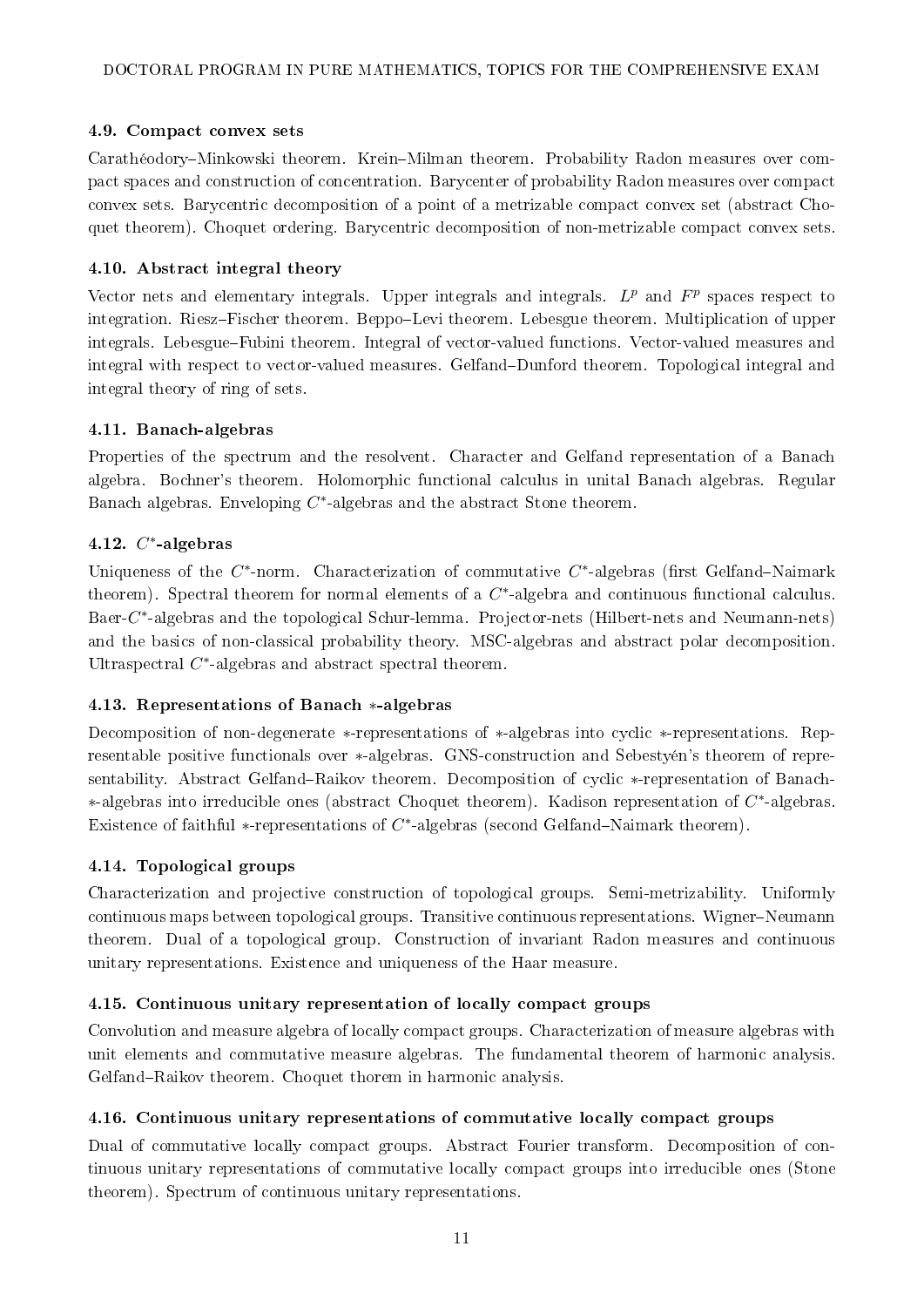### 4.17. Induced unitary representations

Factorization of Radon measures over locally compact groups. Bruhat-type intersection function. Construction of the Mackey-type scalar product and its properties. Induced unitary representations and imprimitivity systems. The Mackey criterium of inducibility (imprimitivity theorem). Glimm's condition and the Mackey representation theorem.

### 4.18. Nonlinear functional analysis

Strict differentiability and inverse function theorem. Topological algebraic complementers. Immersions and Banach submanifolds. Submersions and normal equations. Submersions and linearizability of functions. Theorem of constant rank.

#### 4.19. Surface measures

Riemann submanifolds in finite dimensional real Euclidean spaces. Theorem of collective parametrization. General theorem of integration by substitution and surface measures. Elementary form of the Gauss–Ostrogradsky theorem. Green formulas and their applications in the theory of partial differential equations. Nonelementary forms of the Gauss-Ostrogradsky theorem.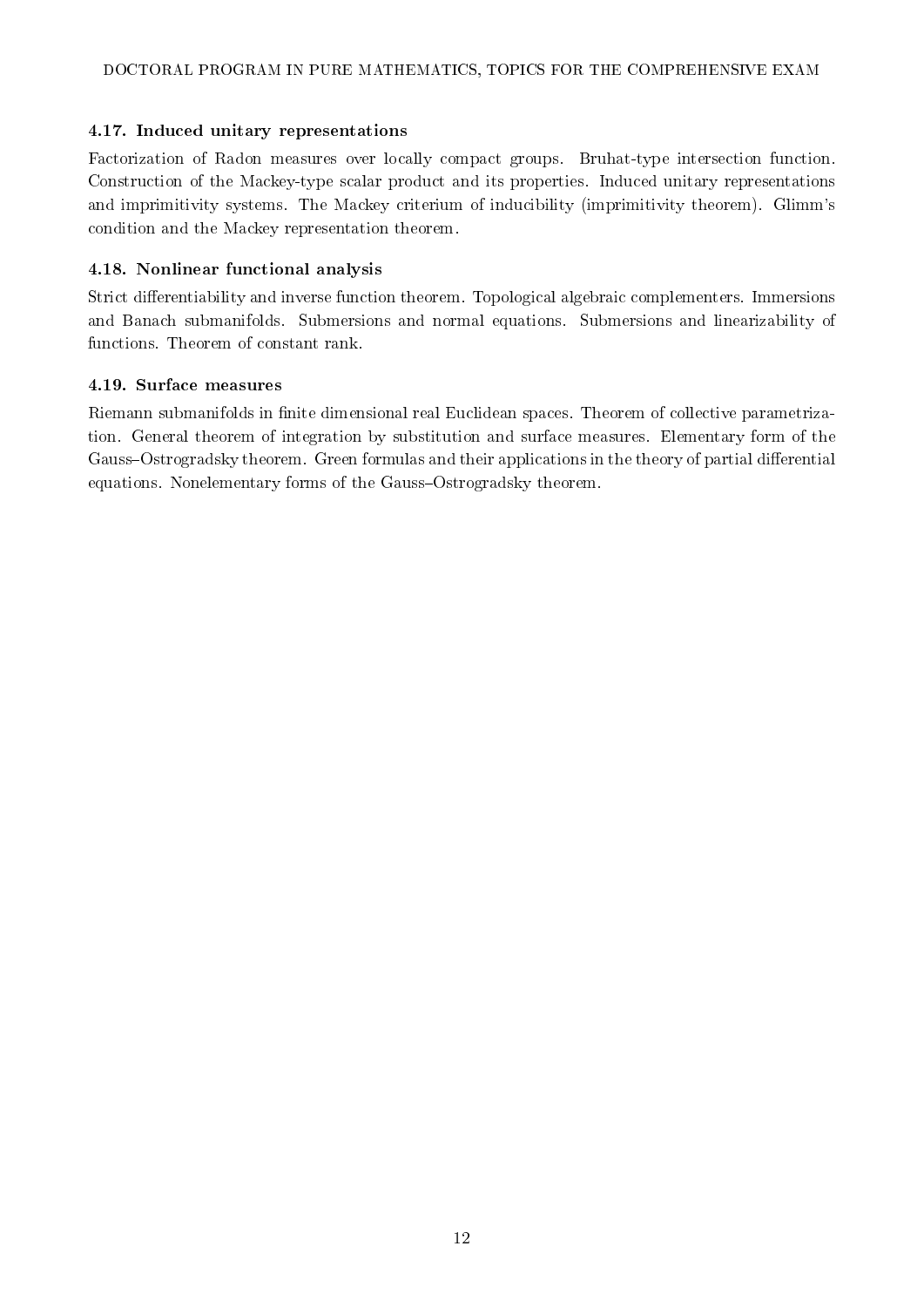### 5. Differential geometry

### <span id="page-12-0"></span>Main subject: Choose 4 out of the following 5 topics. Secondary subject: Choose any 1 of the following 5 topics.

#### 5.1. Classical differential geometry

Differential geometry of curves in the *n*-dimensional euclidean space. The length of curves, Crofton's formula, Cauchy formula, Barbier's theorem, natural parametrization. Osculating subspaces, Frenet Serret frame, generalized curvatures, Frenet–Serret formulas, the fundamental theorem of curves. Osculating circle and osculating spheres. Evolute, involute and parallel curves of plane curves.

Global differential geometry of curves. Total curvature, Hopf's Umlaufsatz, Fenchel's theorem. Fáry-Milnor theorem. Characterization of convex plane curves, the four-vertex theorem.

Hypersurfaces in  $\mathbb{R}^n$ . Tangent space of a regularly parametrized hypersurface, curvature of a curve on a surface, normal section and normal curvature, Meusnier's theorem. Weingarten map, principal directions and principal curvatures. Euler's theorem, Rodrigues' curvature formula. Gaussian and Minkowski curvature, the Gauss-Codazzi-Maniardi equations. The intrinsic geometry of surfaces, Theorema Egregium. The fundamental theorem of hypersurfaces (Bonnet's theorem). Covariant derivative on a hypersurface. Integration on a hypersurface.

Lines of curvature. Curvature lines of surfaces of revolution. Dupin's theorem, the curvature lines of quadratic surfaces. Ruled surfaces, directrix, the structure of developable surfaces. Asymptotic lines on surfaces with negative curvature, Beltrami–Enneper theorem. Surfaces with constant negative curvature, Chebyshev nets, Hilbert's theorem. Characterization of convex surfaces, rigidity theorems. The Gauss-Bonnet theorem (local and global variants). Minimal surfaces.

TEXTBOOKS:

- $[1]$  do Carmo, M. P.: Differential geometry of curves and surfaces
- [2] Stoker, J. J.: Differential geometry
- [3] Csikós B.: *Differential geometry* (lecture notes on the homepage of Balázs Csikós)

#### 5.2. The theory of differentiable manifolds

Differentiable manifolds, tangent spaces, differentiable maps, the tangent map. Immersions, embeddings, submersions. Submanifolds. Vector fields, Lie bracket. Lie groups. The Lie algebra of a Lie group. Integral curves of a vector field, complete vector fields. Integrable distributions, Frobenius' theorem. Tensor fields. Lie derivative. The ring  $\Omega^*(M)$  of differential forms. Derivations and antiderivations in  $\Omega^*(M)$ , interior product with vector fields, the exterior derivative. Cartan's formula for the Lie derivative of differential forms. Integration of differential forms on smooth singular chains and regular domains. The volume form of a Riemannian manifold. The general Stokes theorem and its classical special cases. The de Rham cohomology ring, homomorphisms induced by smooth maps, homotopic invariance. Poincaré lemma. Covariant derivation, its torsion and curvature tensors. Parallel transport of a tangent vector along a curve. Extending the covariant derivative to tensor fields. Bianchi identities.

- [1] Warner, F.: Foundations of differentiable manifolds and Lie groups
- [2] Auslander, L.; MacKenzie, R. E.: *Introduction to differentiable manifolds*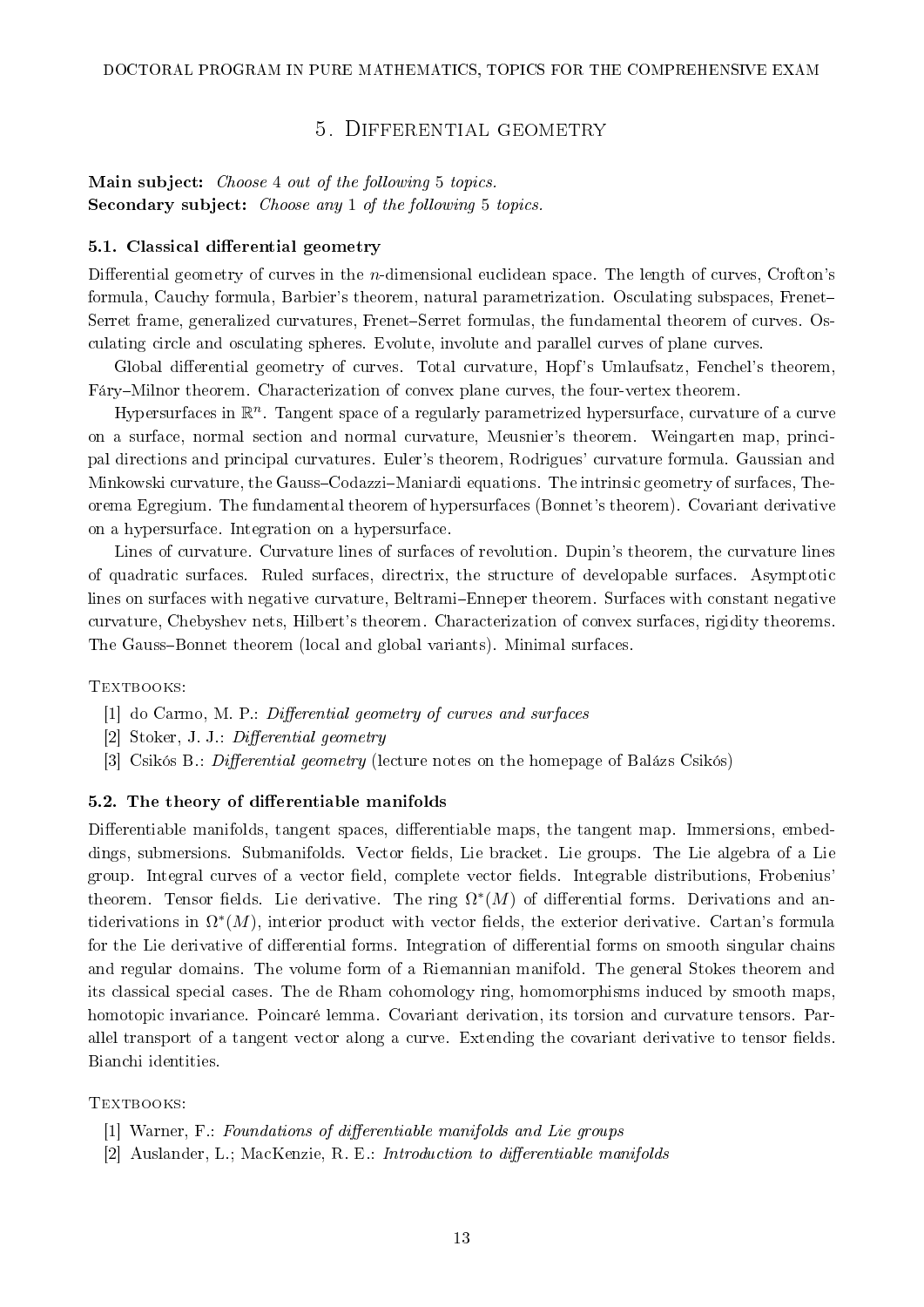#### 5.3. Semi-Riemannian geometry

Semi-Riemannian manifolds. The Levi-Civita covariant derivative, parallel transport. Identities of the curvature tensor, intersection curvature. Manifolds with constant curvature, Schur's theorem. Ricci tensor, Einstein manifolds, Schouten-Struik theorem, Singer-Thorpe theorem. Algebraic curvature tensors, Kulkarni-Nomizu product and the decomposition of the curvature tensor, the Weyl tensor. Conformal invariance of the Weyl tensor. Geodesics. Exponential map. Normal neighborhoods. Geodesic completeness, the completeness of Riemannian manifolds, the Hopf-Rinow theorem. Completeness of Lorentz manifolds.

First and second variation of the arc length. Jacobi fields along a geodesic. Conjugate points. Index form of a geodesic segment, the Morse index theorem. The Rauch comparison theorem. Cartan Hadamard theorem.

Geometry of submanifolds. Second fundamental tensor. The shape operator. Normal connection. The Gauss, Codazzi and Ricci equations on curvature tensors. Focal points of a submanifold. Totally geodesic submanifolds.

Fundamentals of the theory of general relativity. Geodesics of Lorentz manifolds, completeness. Time orientation, observation field, static spacetimes. Einstein equation, the Schwarzschild solution. and an extension by Kruskal. The causal structure of time-oriented Lorentz manifolds. Hawking's singularity theorem.

#### TEXTBOOKS:

- [1] Szenthe J.: A Riemann-geometria elemei (in Hungarian)
- [2] do Carmo, M. P.: Riemannian geometry
- [3] O'Neill, B.: Semi-Riemannian geometry
- [4] Hawking, S. W.; Ellis, G. F. R.: The large scale structure of space-time

#### 5.4. Homogeneous and symmetric Riemann spaces

Isometries on a Riemannian manifold, Steenrod–Myers theorem. Smooth group action on a differentiable manifold, the classification of orbits. The quotient  $G/H$  of Lie groups as a differentiable manifold. Criterion for the existence of an invariant Riemannian metric on the homogeneous space  $G/H$ . Reductive homogeneous spaces. The characterization of locally symmetric Riemannian manifolds.

Compact Lie groups with a bi-invariant Riemannian metrics as symmetric spaces. The general construction of symmetric Riemann spaces. Description of the Levi-Civita connection and its curvature tensor on a symmetric space using the Lie algebra of the isometry group. Totally geodesic submanifolds, the rank of a symmetric space. Decomposition of simply connected symmetric Riemann spaces. Symmetric spaces of compact and noncompact type, the sign of the intersection curvatures, duality. Classification of irreducible symmetric spaces.

Holonomy groups of Riemannian manifolds, the Berger-Simmons theorem and its connection with symmetric spaces.

- [1] Berger, M.: A panoramic view of Riemannian geometry
- [2] Cheeger, J.; Ebin, D. G.: Comparison theorems in Riemannian geometry
- [3] Helgason, S.: Differential geometry, Lie groups and symmetric spaces
- [4] Warner, F. W.: Foundations of differentiable manifolds and Lie groups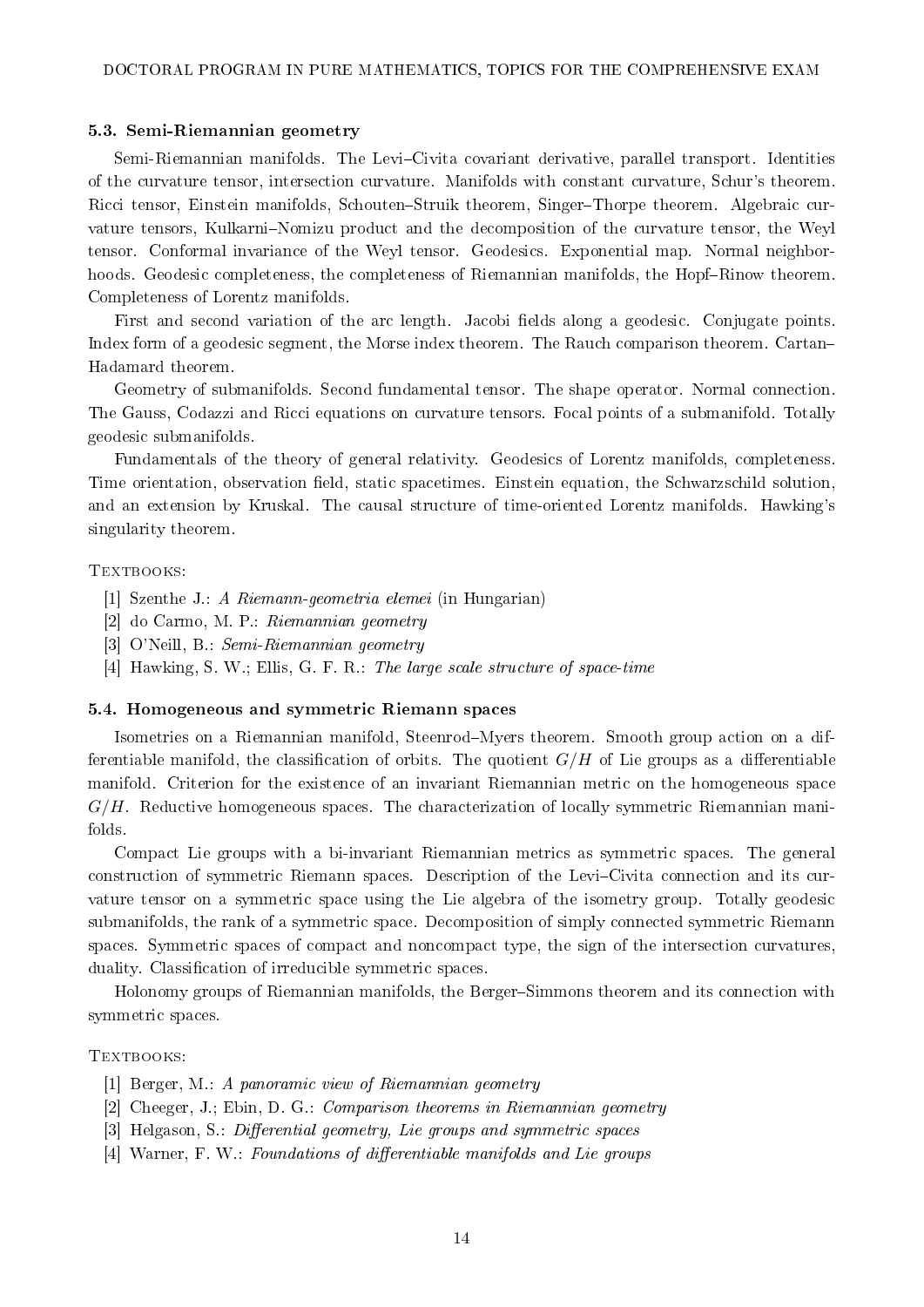#### 5.5. Lie groups

Lie groups, the correspondence of local Lie groups and Lie algebras. Lie functors. One-parameter subgroups and the exponential map. The universal enveloping algebra, Poincaré-Birkhoff-Witt theorem. Hopf algebras. The Baker–Campbell–Hausdorff formula, and its form due to Dynkin. Construction of a local Lie group from its Lie algebra, the globalization of local Lie groups. Cartan's theorem.

Lie algebras and their representations. Nilpotent and solvable Lie algebras, Engel's theorem, semisimple and reductive Lie algebras. The trace form of a representation, the Killing form. Cartan's criteria for the solvability and semisimplicity of Lie algebras. Casimir operators. Cohomology of Lie algebras, Whitehead lemmas and applications, Levi-Maltsev theorem.

Semisimple Lie algebras. Cartan subalgebra, weight eigenspaces, root space decomposition. Complex semisimple Lie algebras and their irreducible representations. Compact Lie algebras, their correspondence with complex semisimple Lie algebras.

- [1] Postnikov, M. M.: Lie groups and Lie algebras; Lectures in geometry V.
- [2] Goto, M.; Grosshans, F. D.: Semisimple Lie algebras
- [3] Csikós B.: Lie-csoportok és Lie-algebrák (notes on the homepage of Balázs Csikós; in Hungarian)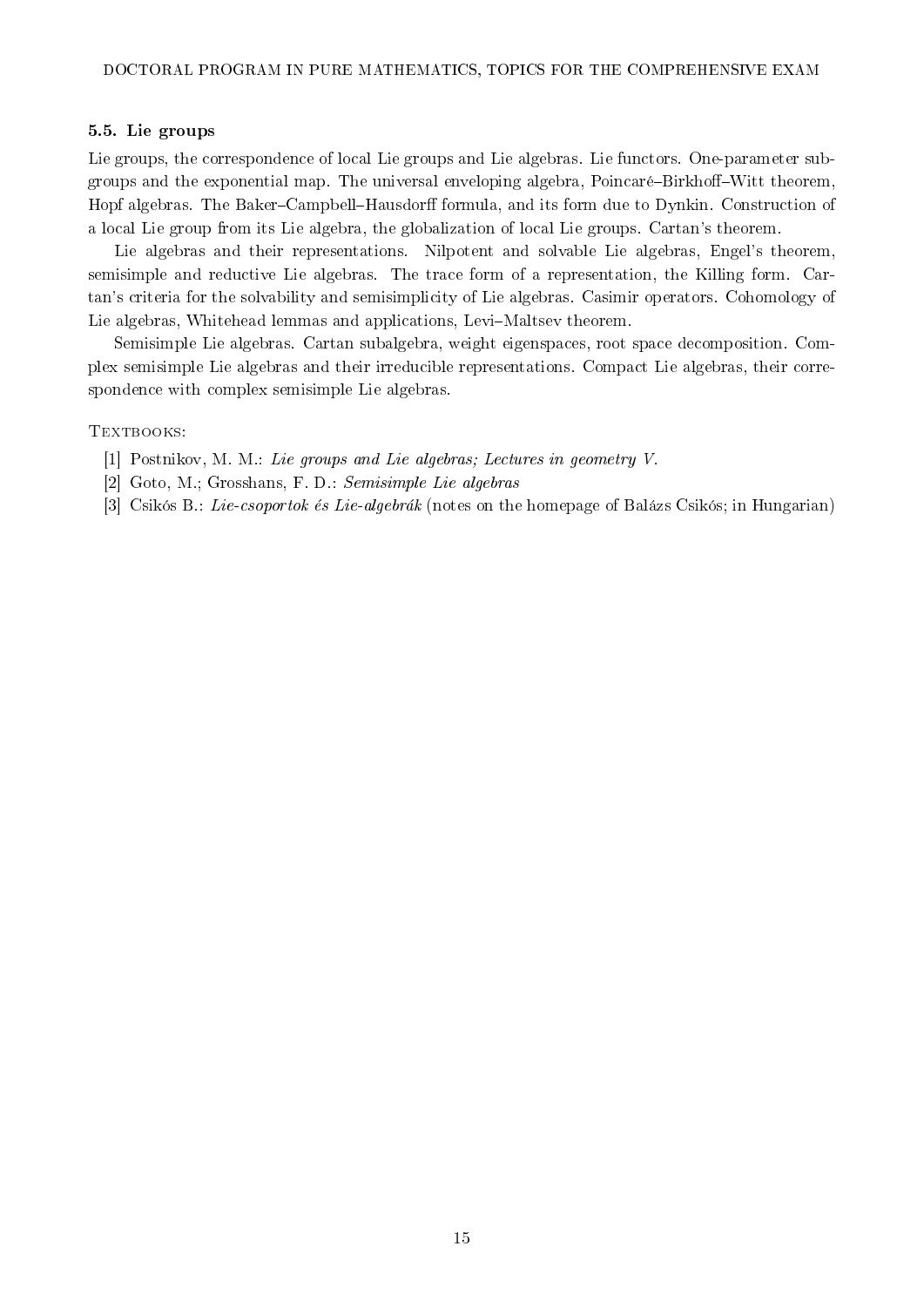# 6. Topology

# <span id="page-15-0"></span>Main subject: Prepare for all of the topics listed below. Secondary subject: Required topics: 6.1.1, 6.1.2, 6.2.1 (without Gromov's theorem), 6.2.2.

### 6.1. Algebraic topology

 $6.1.1$  Homotopy theory. Homotopy groups. Long homotopy exact sequences of pairs and triplets of spaces, and brations. Freudenthal's theorem on homotopy groups of spheres. The homotopical Whitehead theorem. Homotopy excision. The Freudenthal suspension theorem. Pontryagin construction. The 0th, 1st and 2nd stable homotopy groups of spheres. Classification of vector bundles and principal G-bundles.

 $6.1.2$  Homology theory. The definition of simplicial, singular, and cellular homologies and their isomorphism. The homological version of Whitehead's theorem. Lefschetz's theorem. Poincaré duality. Poincaré–Hopf theorem. Cup product. The Künneth formula on singular homology. The dual of the cup product is the intersection. De Rham cohomology. Gradient, curl and divergence in  $\mathbb{R}^3$ . The universal coefficient theorem.

6.1.3 The Leray–Hirsch spectral sequence. Serre's killing space method. Mod  $C$  theorems.

 $6.1.4$  The definition of characteristic classes, and applications: immersions, embeddings. Exotic spheres. Cobordisms and characteristic numbers.

### 6.2. Differential topology

 $6.2.1$  Embeddings and immersions. Whitney's theorems. Whitney-Graustein theorem. The theorems of Smale, Hirsch and Gromov. Compression theorem. Immersions of surfaces.

6.2.2 Morse theory, its application to prove Poincaré duality.

6.2.3 The h-cobordism theorem. The generalized Poincaré conjecture.

### 6.3. Cobordisms

Thom construction. The Pontryagin–Thom theorem on characteristic numbers, and its proof due to Buoncristiano. Computing  $\Omega_*\otimes\mathbb{O}$ . Dold and Wall manifolds. Rohlin, Wall and Atiyah exact sequences. The 2-torsion of  $\Omega_*$ .  $\Omega_*$  has no odd torsion.

### Textbooks:

- [1] Hatcher, A. E.: Algebraic topology
- $[2]$  Hirsch, G.: Differential topology
- [3] Milnor, J. W.: Characteristic classes
- [4] Milnor, J. W.: Morse theory
- [5] Milnor, J. W.: h-cobordism theorem
- [6] Husemöller, D.: Vector bundles
- [7] Switzer, R. M.: Algebraic topology
- [8] Lecture notes by András Juhász at the homepage of András Szűcs (in Hungarian)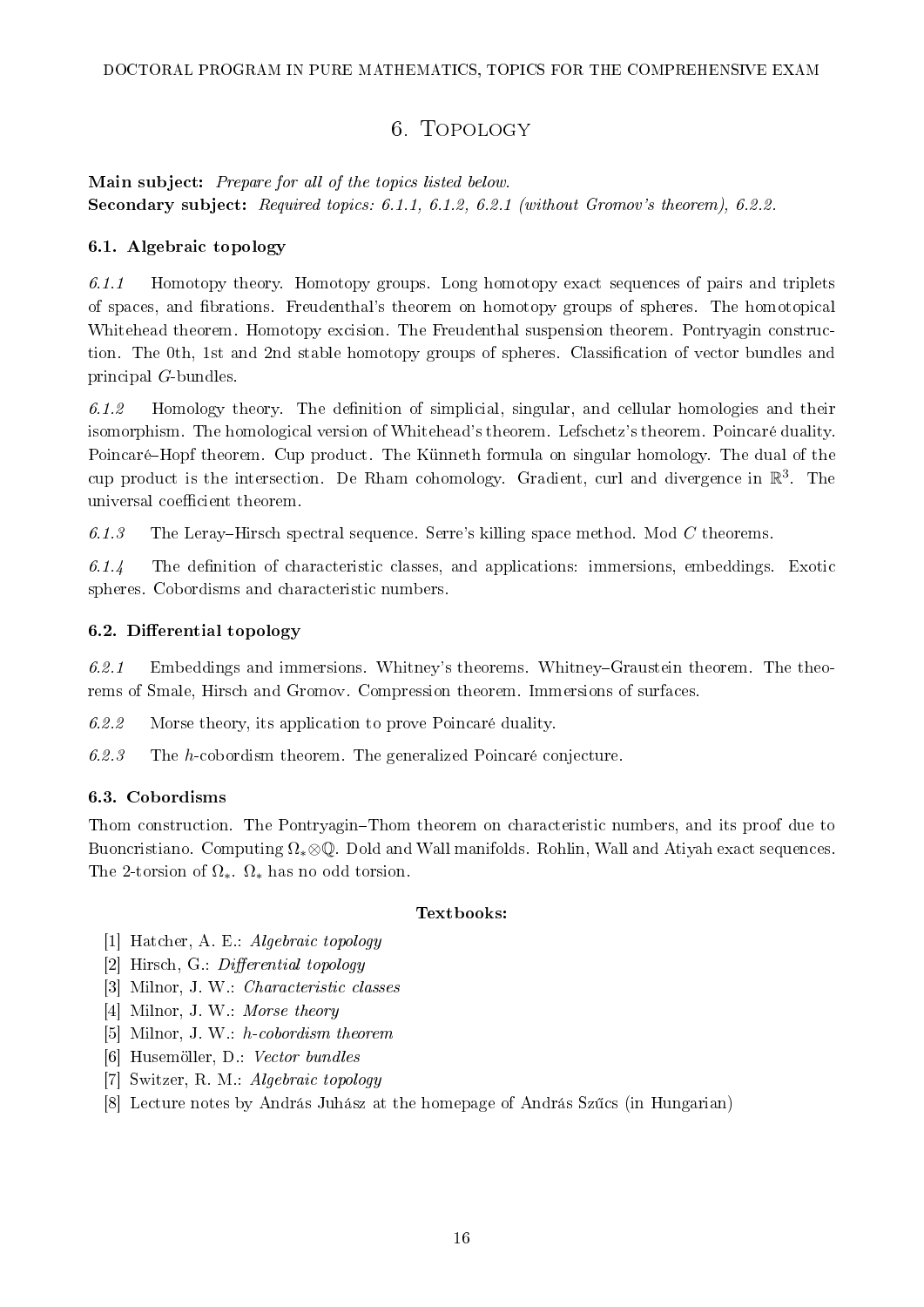#### 7. Discrete, combinatorial, finite and convex geometry

<span id="page-16-0"></span>Main subject: Choose 4 out of the following 5 topics. Secondary subject: Choose any 1, except the first of the following 5 topics.

#### 7.1. Euclidean and affine geometry

Synthetic geometry of the euclidean space. Axiomatic foundations and development of euclidean geometry.

Elements of affine geometry. An affine space over a field. Affine subspaces. Affine independence, affine basis, affine coordinate systems. Equations of subspaces. Affine maps. Projections and symmetries of subspaces. The fundamental theorem of affine geometry. Centroid of a mass distribution, ratio of lengths, barycentric coordinates.

Geometry of euclidean vector spaces. Orientation. Gram–Schmidt orthogonalization. Application of Grassmann algebras in the geometry of subspaces. Angle and principal angles of subspaces. Distance between subspaces. Volume. Gram determinants, the Cayley–Menger determinant.

Geometry of spheres. Power of a point respect to a sphere, inversion, pencil of spheres. Spherical trigonometry.

Orthogonal groups and their structures in different dimensions. The canonical form of isometries and infinitesimal isometries. Classification of isometries in the plane and in the space. Generation of the orthogonal group by reflections, Cartan's theorem. Classification of *n*-dimensional regular polyhedra, their symmetry groups. Classification of discrete subgroups of  $Iso(\mathbb{R}^2)$  and finite subgroups of  $Iso(\mathbb{R}^3)$ . Similarities.

TEXTBOOKS:

- [1] Hajós Gy.: Bevezetés a geometriába (in Hungarian)
- [2] Berger, M.: Geometry I, II

#### 7.2. Non-euclidean Geometry

Elements of projective geometry. Projective extension of an affine space. Projective space derived from a vector space. The dual space. Projective coordinates. Projective subspaces. Cross-ratio, harmonic quadruples. Pappus's theorem and Desargues's theorem. Collineations, the fundamental theorem of projective geometry. Projective correlations.

Geometry of quadratic forms. Artin spaces. Orthogonality. Group of a quadratic form. Theorem of Witt. Projective quadrics. Classification of projective and affine quadrics. Polarity respect to a non-degenerate quadric; the center. Conic sections on the projective plane. The diameter and the asymptote. Conic sections as projective formations. Pascal's theorem and Brianchon's theorem. Pencil of conic sections.

Elements of hyperbolic geometry. The foundation of hyperbolic geometry according to the Appendix. Absolute parallelism and correspondence, related theorems. Parallel angle, geometry of cycles, Hilbert end-calculus. Models of hyperbolic geometry and their connection: the Beltrami–Cayley–Klein model, the models of Poincaré and the hyperboloid model. Hyperbolic trigonometry. Area and volume, Schläfli folmula.

- [1] Szenthe J.; Juhász R.: A geometria alapjai (in Hungarian)
- [2] Strohmajer J.: A geometria alapjai (in Hungarian)
- [3] Berger, M.: Geometry I, II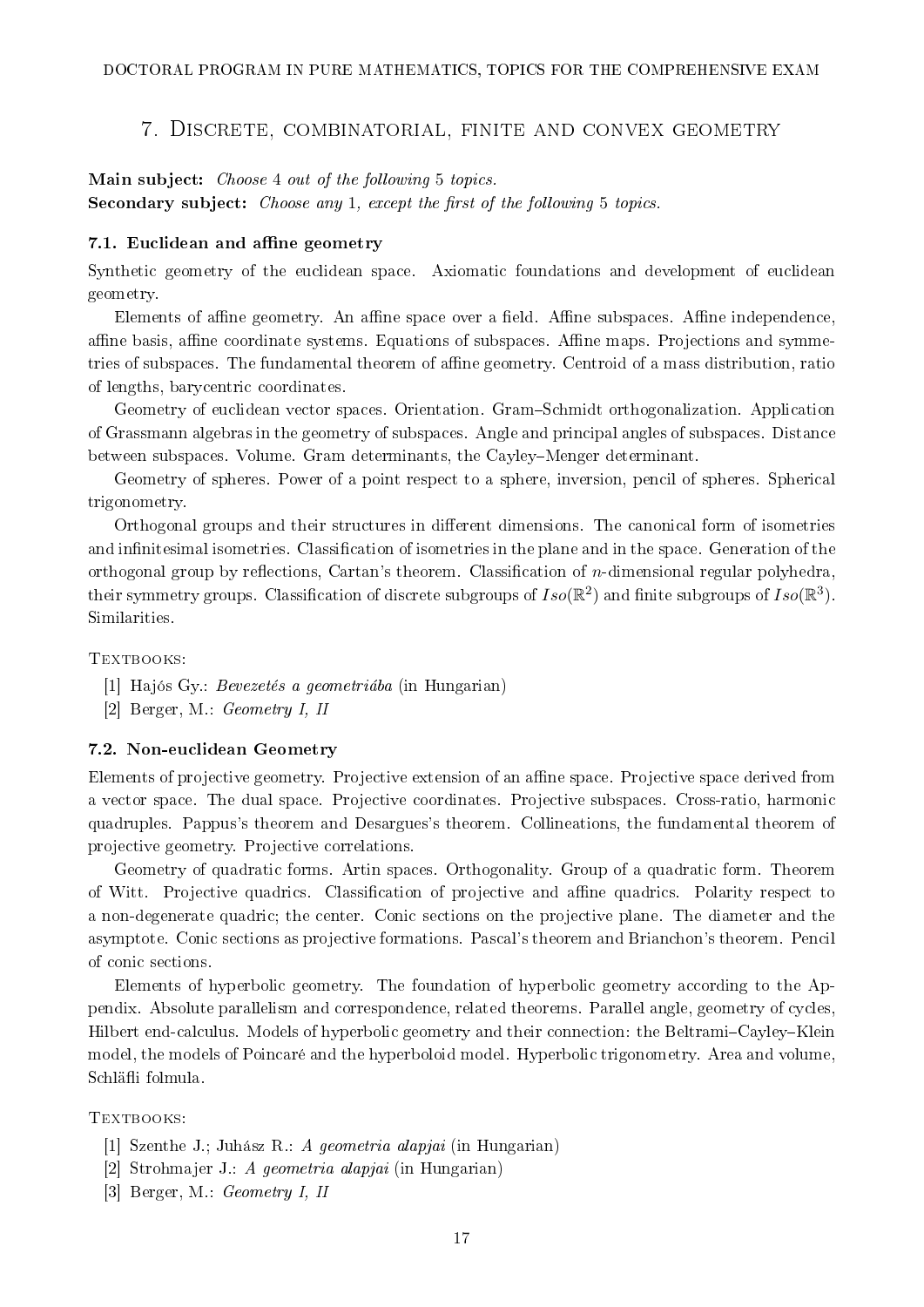### 7.3. Discrete and combinatorial geometry

Lattices, quadratic forms. Theorems of Blichtfeld, Pick and Minkowski, applications in number theory. Regular and semiregular tessellations in spaces of constant curvatures.

Packings and coverings on the plane and in the space. Density, overlap size, gap size, TÉRIGÉNY. Saturated packings, solidity, separability. Dirichlet–Voronoi cells, Delaunay triangulation. Lattice packings, theorem of Fáry, Minkowski-Hlawka theorem, Rogers-Shephard inequality. Theorems of Dowker. Moment lemma.

Helly-type theorems. Colorful Carathéodory theorem, fractional Helly theorem, Tverberg's theorem, Erdős–Szekeres theorems (Horton set). Needle problems, Borsuk problem, Hadwiger problem. illumination problem.

Unit distances on the plane and in the space, geometrical graphs, theorem of Koebe. Geometric transversality, Vapnik–Cervonenkis dimension,  $\varepsilon$ -net theorem.

#### TEXTBOOKS:

- [1] Matousek, J.: Lectures on discrete geometry
- [2] Fejes-Tóth L.: Lagerungen in der Ebene, auf der Kugel und im Raum (in German)
- [3] Fejes-Tóth L.: Regular figures
- [4] Pach J.: Combinatorial geometry

### 7.4. Convex geometry

Convex subsets of the real affine space. Convex hull. Topology of convex sets. Theorem of Carathéodory. Extremal points, Krein–Milman theorem. Exposed points, theorem of Straszewicz. Separating theorems.

Convex polyhedra and polytopes, face lattice. Polar polytope. Euler's theorem. Dehn-Sommerville equations, the theorem of lower and upper bound, Gale transform. Applications of polytopes: the weak perfect graph conjecture.

Measure concentration on the sphere, Dvoretzky's theorem, Milman's QS theorem (about projections of subspaces), Uryson inequality, inverse Blaschke-Santaló inequality.

Distance function, support function, mixed volume, Steiner theorem, quermass integrals of a convex body, fundamental theorems of Hadwiger about functionals, zonoids, symmetrizations of Minkowski, Steiner and Schwarz, Brunn–Minkowski inequality.

#### TEXTBOOKS:

- [1] Grünbaum, B.: Convex polytopes
- [2] Szabó L.: Konvex geometria (in Hungarian)
- [3] Giannopolus, A.A.; Milman, V.D.: Euclidean structure in finite-dimensional normed spaces (in W.B. Jonson and J. Lindenstrauss ed., Handbook of the geometry of Banach spaces)
- [4] Pisier, G.: The volume of convex bodies and Banach space geometry
- [5] Schneider, R.: Convex bodies: the Brunn–Minkowski theory

#### 7.5. Finite geometry

Existence of finite planes, Bruck-Ryser theorem. Coordinates on projective planes, connection of the configuration theorems (Desargues, Pappus) with the algebraic properties of the coordinate structure. Arcs, ovals, Segre's theorem, hyperovals. Covering sets, applications of the Rédei polynomial. Higher dimensional projective spaces. Description of collineations and polarities. Quadrics, Hermite varieties, circle geometries, generalized quadrilaterals. Some applications of nite geometries (graph theory, code theory).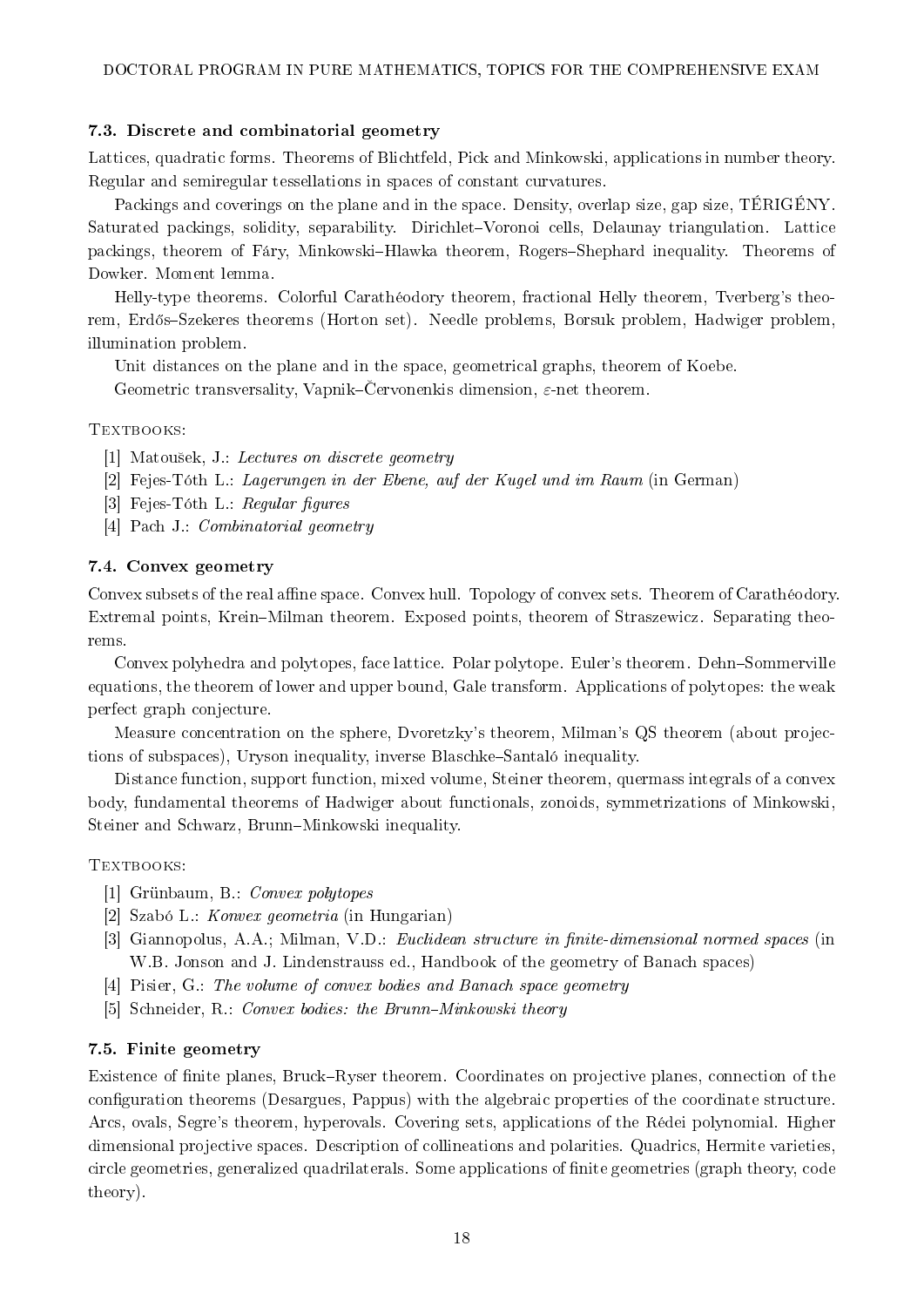#### DOCTORAL PROGRAM IN PURE MATHEMATICS, TOPICS FOR THE COMPREHENSIVE EXAM

- [1] Kiss Gy.; Sz®nyi T.: Véges geometriák (in Hungarian)
- [2] Hughes, D. R.; Piper, F. C.: Projective planes
- $[3]$  Hirschfeld, J. W. P.: Projective geometries over finite fields
- [4] Hirschfeld, J. W. P.; Thas, J. A.: General Galois geometries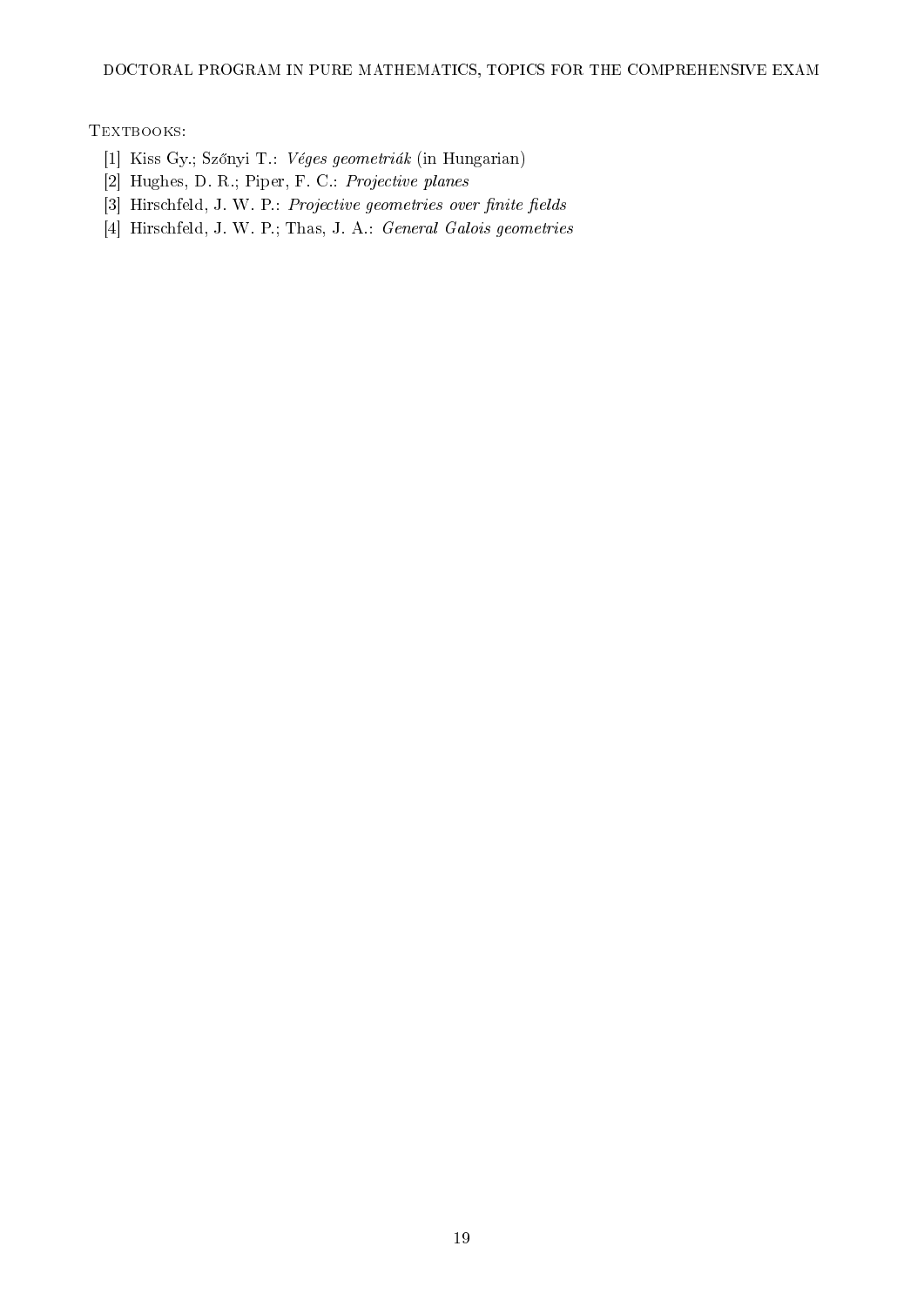# <span id="page-19-0"></span>DOCTORAL PROGRAM IN PURE MATHEMATICS, TOPICS FOR THE COMPREHENSIVE EXAM

8. PROBABILITY THEORY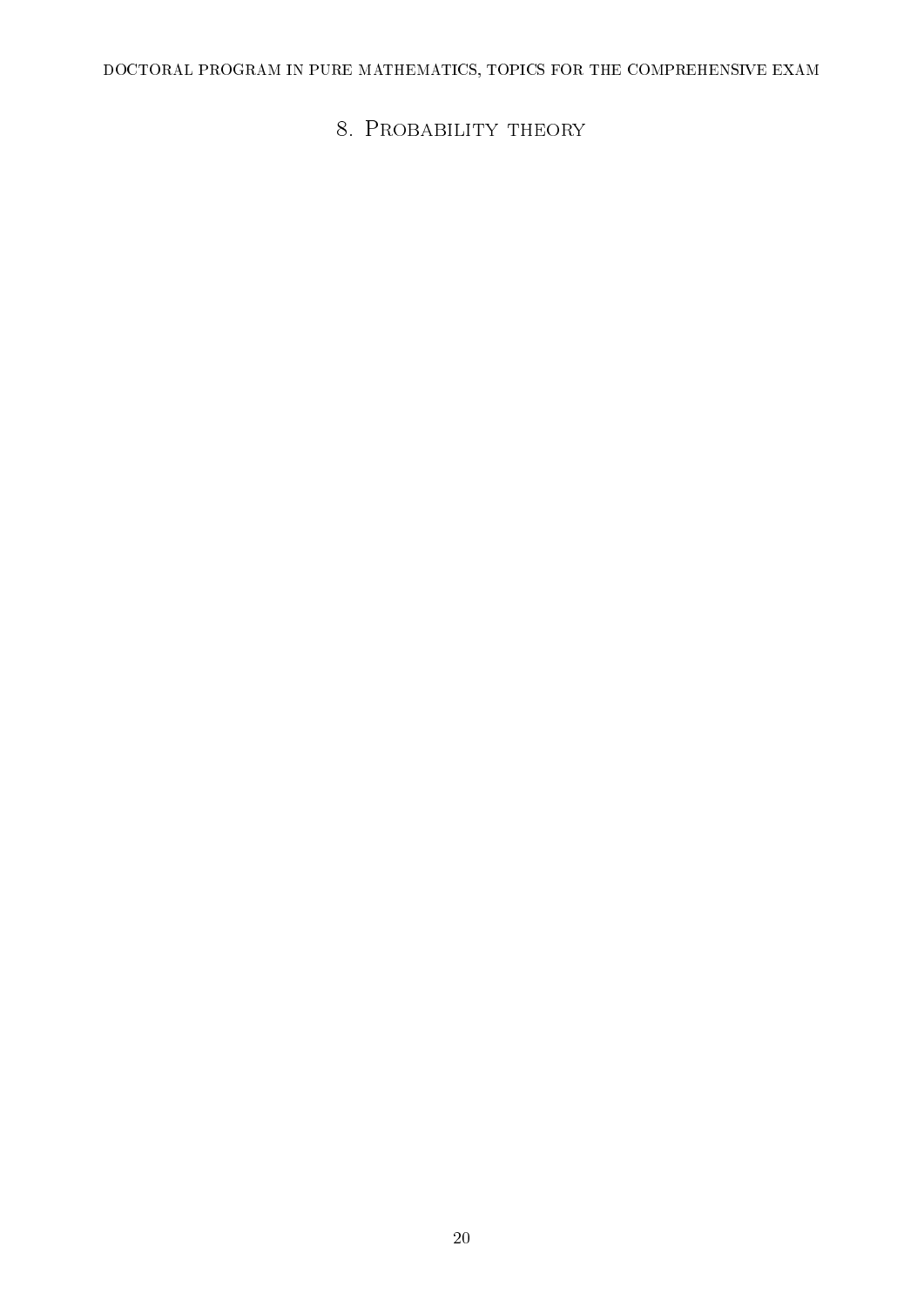# 9. STOCHASTIC PROCESSES

<span id="page-20-0"></span>Main subject: *Choose 3 out of the following 4 main topics*. Secondary subject: Choose any 1 out of the 4 secondary topics (not from among the topics in the main subject).

### 9.A Main subject

### 9.1. Markov chains and Markov processes

Markov property. Transition probabilities. Chapman–Kolmogorov equations in discrete and continuous parameter case. Classification of the states. Recurrence. Positive states. Ergod theorems (for transition probabilities and for the mean of functions). Sationary distribution.

Description of finite state-space Markov chains with positive matrices. Perron–Frobenius theorems. Birth-death processes.

Infinitesimal generator of Markov processes with continuous trajectories. Properties of the transitionprobability function, continuity, differentiability, Chapman-Kolmogorov equation. Feller processes. Potentials. Erdős-Kac theorem.

### 9.2. Stationary processes

Strong and weak stationary processes. Case of the Gaussian processes.

Random orthogonal stochastic measure. Bochner-Khinchin theorem, Herglotz theorem. Spectral representation of stationary processes. The spectral measure. The Gaussian case.

The consequencies of the  $L^2$  isometry. Kotelnikov–Shannon theorem about the density of the sampling. Ergodicity.

Classification of the weak stationary processes based on the linear filtration. Wold decomposition. Spectral density function of absolutely regular processes.

Strong stationary processes, mixing. Birkhoff's ergodic theorem about strong stationary processes. The correlogram and the periodogram. Consistent estimation of the spectral function.

### 9.3. Convergence of measures in function spaces

Processes with continuous trajectories, modulus of continuity. Functions without discontinuity of the second kind. Spaces  $C[0, 1]$  and  $D[0, 1]$ , tightness in these spaces.

The Wiener measure. Different constructions and the properties of the Wiener process. The behaviour of the trajectories.

Weak invariance principle about the summation process (Donsker theorem). The convergence of the empirical cumulative distribution function as a stochastic process to the Brownian bridge. Random orthogonal measure. Wiener integral and its applications.

#### 9.4. Processes with independent increments

Characterization of the charactersitic function of the processes with independent and stationary increments, the Lévy-Khinchin theorem.

Representation of the processes with independent increments as an integral with respect to a random point measure.

Decomposition of the trajectories of the processes with independent increments as a sum of a continuous and a jump process. Gaussian processes with independent increments.

Differential equation about the expected value of the functionals of the processes with independent increments.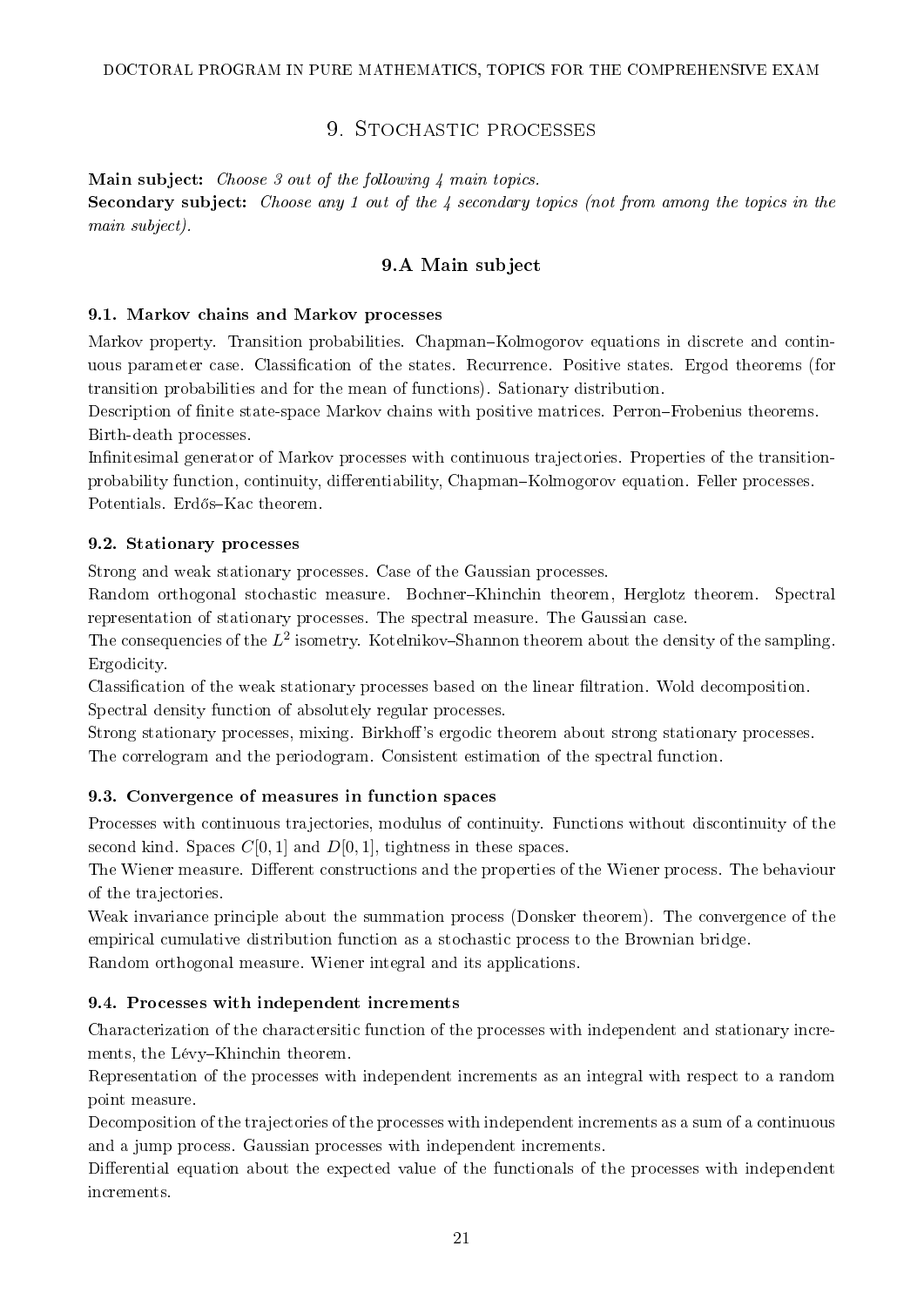#### Textbooks:

- [1] S. Karlin, H. M. Taylor: A First Course in Stochastic processes. Academic Press, New York, San Francisco, London, 1975.
- [2] M. H. A. Davis: Linear Estimation and Stochastic Control. Chapman and Hall, London, 1977.
- [3] M. B. Priestley: Spectral Analysis and Time Series. Academic Press, New York, 1981.
- [4] Yu. Rozanov: Stationary time series. Holden Day, San Francisco, 1967.
- [5] K. L. Chung, K. L.: Markov Chains with Stationary Transition Probabilities. Springer, Berlin, 1967.
- [6] D. L. Isaacson, R. W. Madsen: Markov Chains: Theory and Applications. Wiley, New York, 1976.

#### 9.B Secondary subject: Markov chains, Markov processes

Stochastic processes: Markov property, strong Markov property, homogeneity. Discrete-time Markov chains: definition, transition-probability matrix, Chapman–Kolmogorov equations. Classification of the states. Period, recurrence. Convergence of the transition-probabilities. Stationary distribution. Law of large numbers and central limit theorem for functional of irreducible, positive recurrent Markov chain.

Transition probabilities with taboo states. Regular measure, Doeblin quotient theorem. Time-reversed Markov chain. Absorbing probabilities. Perron-Frobenius theorems.

Birth-death processes.

Infinitesimal generator of Markov processes with continuous trajectories. Properties of the transitionprobability function, continuity, differentiability, Chapman-Kolmogorov equation. Feller processes. Potentials. Erdős-Kac theorem.

#### Textbooks:

- [1] S. Karlin, H. M. Taylor: A First Course in Stochastic processes. Academic Press, New York, San Francisco, London, 1975.
- [2] K. L. Chung, K. L.: Markov Chains with Stationary Transition Probabilities. Springer, Berlin, 1967.
- [3] D. L. Isaacson, R. W. Madsen: Markov Chains: Theory and Applications. Wiley, New York, 1976.
- [4] G. Kemeny, J. L. Snell: Finite Markov Chains. Van Nostrand, Princeton, 1960.

#### 9.C Secondary subject: STATIONARY PROCESSES

Strong and weak stationary processes. Case of the Gaussian processes.

Random orthogonal stochastic measure. Bochner-Khinchin theorem, Herglotz theorem. Spectral representation of stationary processes. The spectral measure.

The consequencies of the  $L^2$  isometry. The fundamental theorem of the sampling. Ergodicity.

Classification of the weak stationary processes based on the linear filtration. Wold decomposition and its relation to the Lebesgue decomposition of the spectral measure. Spectral density function of absolutely regular processes.

ARMA processes. Weak stationary processes with rational spectral density function. Representation of the ARMA processes with state equation.

Strong stationary processes. Birkhoff's ergodicity theorem.

Different types of mixing.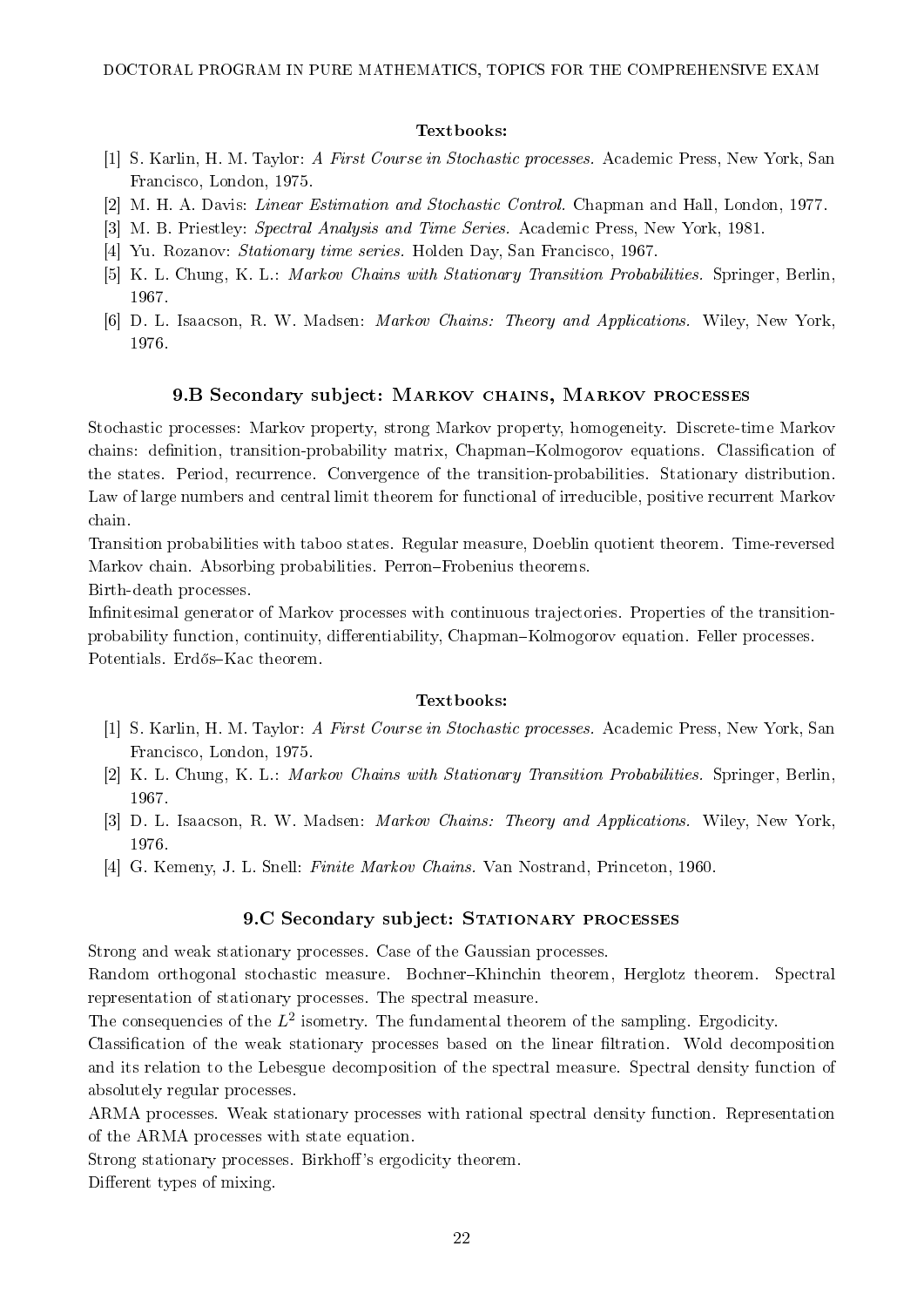#### Textbooks:

- [1] S. Karlin, H. M. Taylor: A First Course in Stochastic processes. Academic Press, New York, San Francisco, London, 1975.
- [2] T. W. Anderson: The Statistical Analysis of Time Series. Wiley, New York 1971.
- [3] M. B. Priestley: Spectral Analysis and Time Series. Academic Press, New York, 1981.
- [4] Yu. Rozanov: Stationary time series. Holden Day, San Francisco, 1967.

#### 9.D Secondary subject: Processes with independent increments

Characterization of the charactersitic function of the processes with independent and stationary increments. The characteristic function of the infinitely divisible distributions, the Lévy–Khinchin formula. Poisson point process and integral. Characterization of the properties of the distribution (nonnegativity, finite variance) using the characteristic function. The characteristic function of stable distributions. Generating random variables from stable distributions. The order of the tail.probabilities of stable distributions.

Representation of the point processes with independent increments as an integral with respect to a random point measure.

Decomposition of the trajectories of the processes with independent increments as a sum of a continuous and a jump process. Gaussian processes with independent increments.

Functionals of processes with independent increments. Differential equation about the expected value.

### Textbooks:

- [1] I. I. Gikhman, A. V. Skorokhod: Introduction to the Theory of Random Processes. W. B. Saunders, Philadelphia, London, Toronto, 1969.
- [2] O. Kallenberg: Random Measures. Academic Verlag, Berlin, 1976.
- [3] V. V. Petrov: Sums of Independent Random Variables. Springer, Berlin, 1972.

### 9.E Secondary subject: STOCHASTIC ANALYSIS

Local martingale, semimartingale. Integral with respect to a semimartingale. The properties of the integral. Quadratic variation, BDG inequality, isometry theorem. Itô formula, Lévy characterization, Girsanov theorem, Kazamaki's and Novikov's condition. Itô integral.

Stochastic differential equations, strong and weak solutions, uniqueness in law and pathwise-uniqueness of the solutions, relation between them. Weak solution with change of measure and time. Fubini's theorem, local time. Occupation times formula. The case of Hölder-continuous coefficients in one dimension. Tsirelson's example. Ordering theorem.

#### Textbooks:

- [1] D. Revuz, M. Yor: Continuous Martingales and Brownian Motion. 3rd ed. Springer, Berlin, 1999.
- [2] P. E. Protter: Stochastic Integration and Differential Equations. 2nd ed. Springer, Berlin, 1990.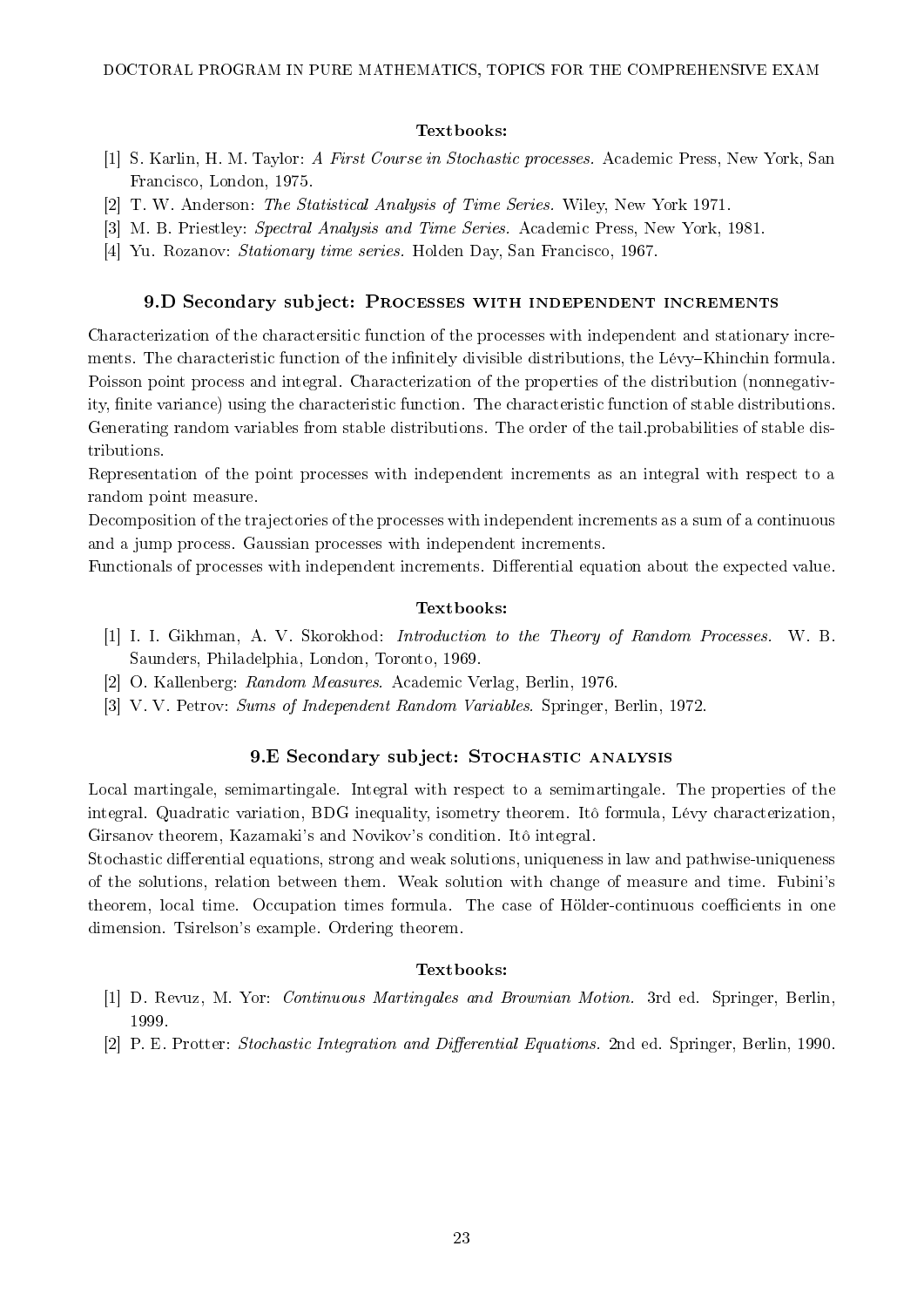<span id="page-23-0"></span>DOCTORAL PROGRAM IN PURE MATHEMATICS, TOPICS FOR THE COMPREHENSIVE EXAM

# 10. STATISTICS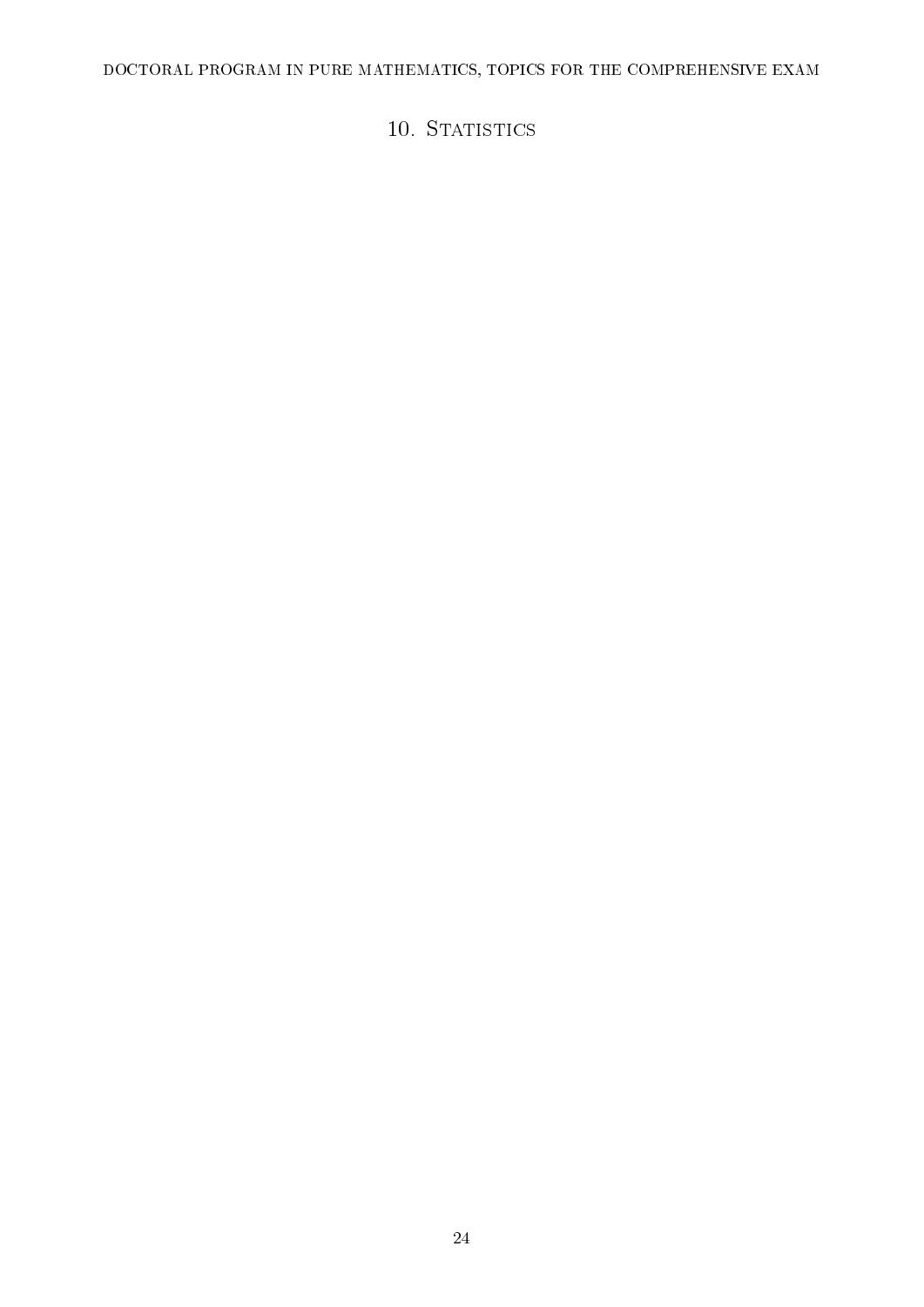# 11. ALGEBRA

<span id="page-24-0"></span>Main subject: Required topics: the first two, mandatory topics, and 3 further (arbitrary) topics from among the 9 elective ones.

Secondary subject: Required: the first two, mandatory topics: Group theory and Ring theory.

### Mandatory topics

### 11.1. Group theory

- Free groups. The Nielsen–Schreier theorem. Groups given by generators and relations. Varieties of groups, Birkhoff's theorem.
- Group action. Permutation groups, transitive, primitive, multiply transitive groups.
- $\bullet$  The Sylow theorems. Nilpotent groups, central series.  $p$ -groups, the Frattini subgroup, Burnside's basis theorem.
- Solvable groups, theorems of Hall.
- Abelian groups. Fundamental theorem of finitely generated Abelian groups.
- Linear groups, the simplicity of  $PSL(n, F)$
- Linear representations of finite groups over the field of complex numbers. Irreducible, completely reducible representations, Maschke's theorem, Schur's lemma. Characters. The equivalence of representations. Character table, orthogonality relations.
- Burnside's  $p$ -q-theorem: groups of order  $p^{\alpha}q^{\beta}$  are solvable.
- Induced representations, Frobenius reciprocity, Frobenius groups.

### 11.2. Ring theory

- Associative algebras. Structure theory: radical, semisimplicity. Chain conditions, Hilbert's basis theorem.
- Categories, functors, natural transformations. Basic properties of the Hom and the tensor functors. Exactness of functors, projective and injective modules.
- Chain complexes, homology modules, long exact sequence of homology modules.
- Commutative rings. Prime and primary ideals. Decompositions of ideals. The Hilbert Nullstellensatz.
- Basic notions about Lie algebras. Solvable and nilpotent Lie algebras. Root systems, quadratic forms. Dynkin diagrams, classification of complex semisimple Lie algebras.

### Elective topics

### 11.3. Finite groups

- Group extensions. Semidirect product, the Schur-Zassenhaus theorem.
- The transfer and its applications. Burnside's normal  $p$ -complement theorem.
- Finite  $p$ -groups. Extraspecial, regular, powerful  $p$ -groups,  $p$ -groups of maximal class.
- Commutator calculus.
- Subgroup lattices.

### 11.4. Simple groups

- The classification of finite simple groups.
- Classical simple groups.
- Simple groups of Lie type.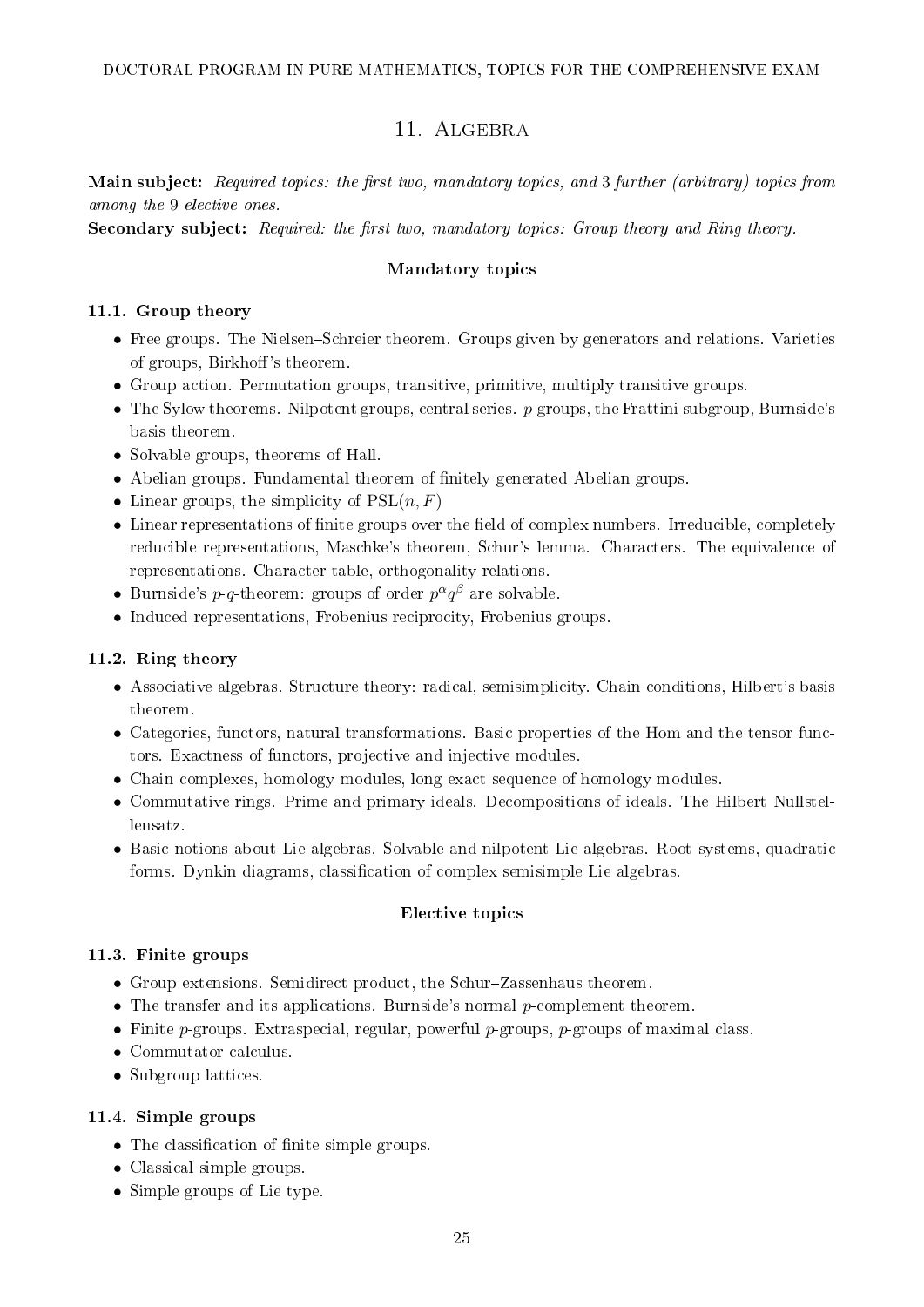• Sporadic simple groups.

# 11.5. Permutation groups

- Description of multiply transitive groups.
- Primitive permutation groups, the O'Nan-Scott theorem.
- Wreath product.
- Permutation groups of prime degree.
- Frobenius groups, Zassenhaus groups.

# 11.6. Group representations

- $\bullet$  Clifford's theorems.
- Character degrees.
- Characterizations using the centralizers of involutions.
- Projective representations, the Schur multiplier.

# 11.7. Commutative algebra and algebraic geometry

- Localization.
- Discrete valuation rings, other famous classes of rings.
- Krull's principal ideal theorem.
- $\bullet$  Elements of algebraic geometry: affine and projective algebraic varieties.
- Birational mappings.
- $\bullet$  The Riemann-Roch theorem.

# 11.8. Non-commutative rings

- Artinian and Noetherian rings.
- $\bullet$  The Noether-Skolem theorem.
- Generalizations of Artinian rings, some other special classes of rings.
- Goldie's theory.
- Rings with polynomial identities.
- Central simple algebras, the Brauer group.
- $\bullet$  Field theory, skew fields.

# 11.9. Homological algebra

- The structure of projective and injective modules.
- Derived functors, the Ext and the Tor functors.
- Equivalence classes of exact sequences of modules and the Ext functor, the Yoneda product.
- Homological dimensions.
- Applications in representation theory.
- Some famous conjectures and theorems in homological algebra.

# 11.10. Universal algebra

- Varieties, free algebras, theorems of Birkhoff.
- Congruence identities, Maltsev type theorems.
- Clones.
- Completeness results, discriminator varieties.
- Commutator theory. Foundations of tame congruence theory and some applications (e.g. the free spectrum, residually small varieties, decidability, algebraic aspects of the constraint satisfaction problem).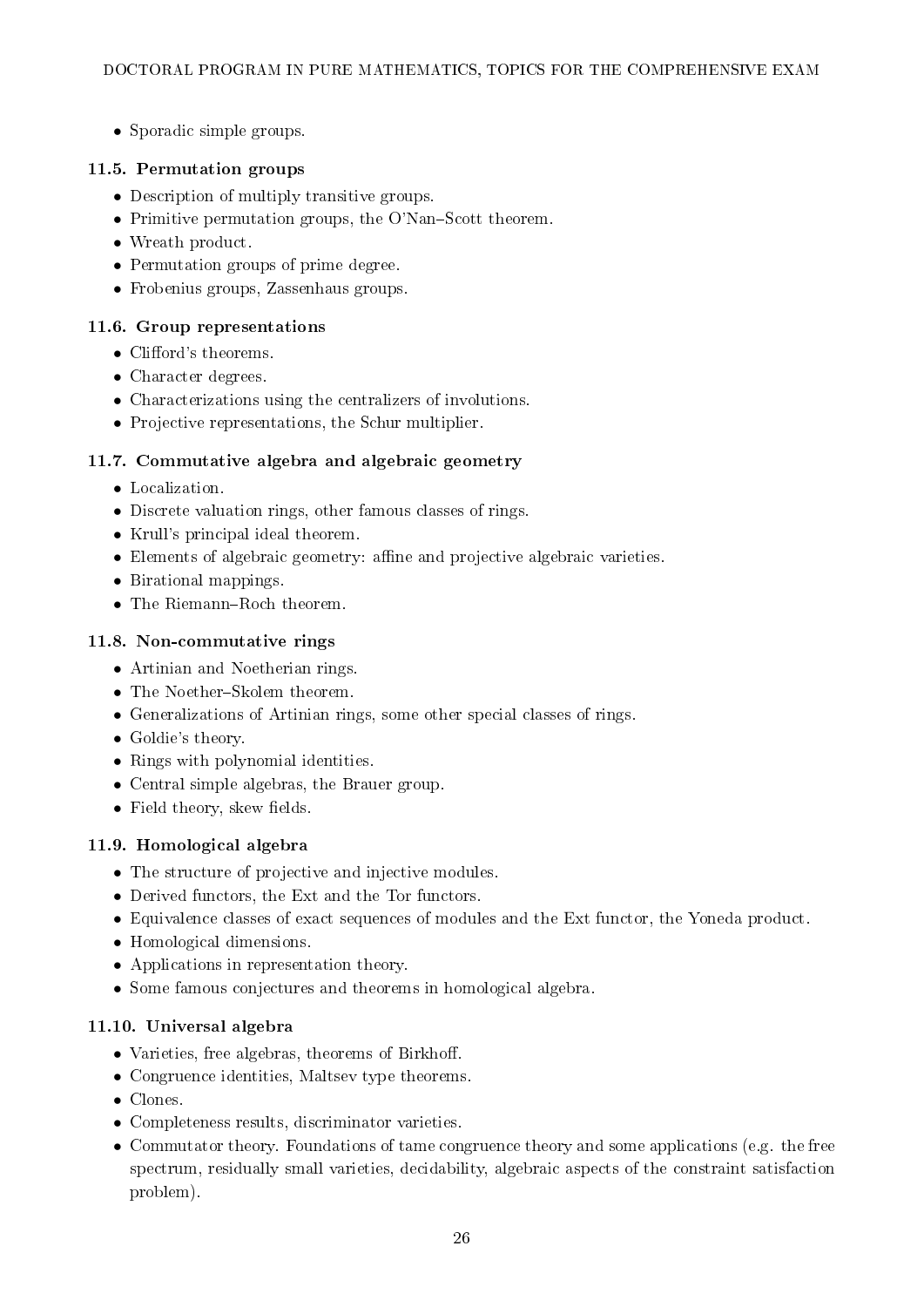# 11.11. Lattice theory

- Distributive and modular lattices, Boole algebras, the duality between distributive lattices and posets.
- Free lattices.
- Projective geometries and complemented modular lattices.
- Desarguesian lattices, coordinatization.
- Representation of lattices in partition lattices.
- Algebraic lattices.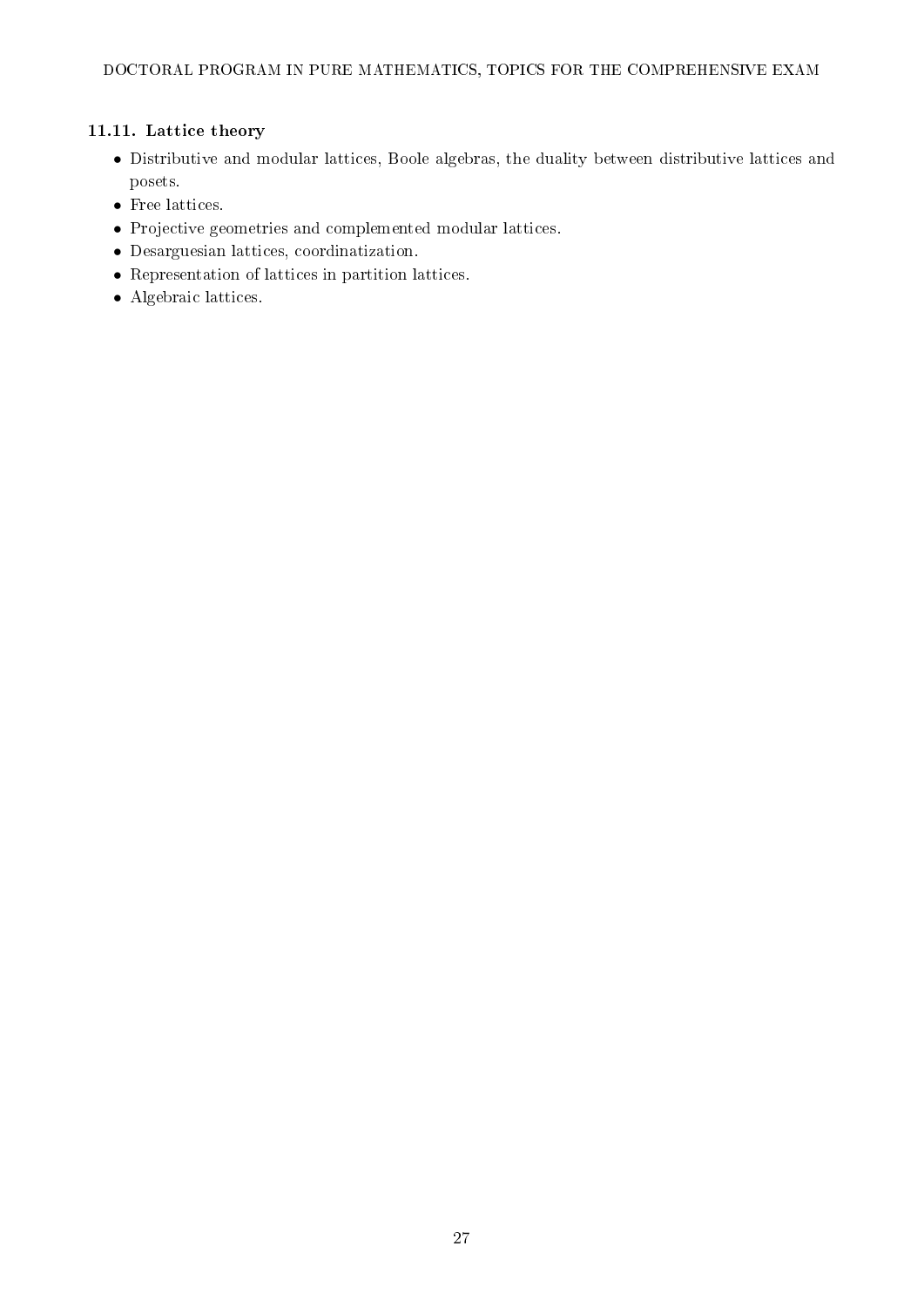# 12. NUMBER THEORY

# <span id="page-27-0"></span>Main subject: Choose 4 of the following topics. Secondary subject: Choose 2 of the following topics.

### 12.1. Combinatorial number theory

The Brun sieve and its applications. Schnirelmann's theorems, prime numbers form a basis. Further addition theorems. Additive and multiplicative Sidon sequences. Divisibility in sequences, primitive sequences. The "larger sieve". Hilbert cube in dense sequences, applications. Theorems of van der Waerden and Szemerédi about arithmetic progressions. Schur's theorem.

### 12.2. Exponential sums. Applications of Fourier analysis in number theory

Additive and multiplicative characters, their connection, applications. Gauss sums. The Pólya Vinogradov inequality. Estimates for the smallest quadratic nonresidue. Kloosterman sums. Analytic, arithmetic and character form of the large sieve, applications. Irregularities of distribution in arithmetic progressions, lower bound for the character sums. Uniform distribution, Weyl's criterion. Discrepancy, the Erdős-Turán inequality, irregularities of distributions. Van der Corput's method, applications.

### 12.3. Additive number theory

The Erdős-Fuchs theorem. Estimation of Weyl sums. The Hardy-Littlewood method, Waring's problem. The Goldbach conjecture, Vinogradov's theorem. 3-long arithmetic progressions in dense sequences. Structure and multiplicative properties of sum sets and difference sets. Partitions.

### 12.4. Analytic and multiplicative number theory

The gamma function. The ζ function (analytic continuation, Riemann's functional equation, zero-free region, order of magnitude, density bound). The proof of the prime number theorem with error term. Prime numbers in arithmetic progressions, application of L-functions. The Siegel–Walfisz theorem. Prime numbers in short intervals, application of density bounds. The Selberg sieve. The Bombieri Vinogradov theorem. Numbers built from small primes.

### 12.5. Arithmetic functions, probabilistic methods in number theory

The Turán-Kubilius inequality. The Erdős-Kac theorem. Mean value of multiplicative functions. Limit distribution of additive functions. Characterization of additive and multiplicative functions, subsets of unicity. Application of probabilistic methods, investigation of the sequence of sums. Algebraic number theory, diophantine equations. Algebraic number fields and their ring of integers. Quadratic and cyclotomic fields. Ideals, fundamental theorem. Dedekind rings, consequences. Ideal classes, class numbers, units, Dirichlet's theorem. Pell's equation, Mordell's equation, special cases of Fermat's last theorem, regular primes. Elements of diophantine approximations, continued fractions, connection to diophantine equations, the Thue–Siegel theorem. The Baker method. Elements of geometric number theory.

### 12.6. Computational number theory

Time complexity of basic operations and basic number theoretic tasks. For  $n = pa$  finding p and q is polynomially equivalent to computing  $\varphi(n)$ . Computing powers in modular arithmetic. Factorization using algebraic identities, factorization of Mersenne numbers. Basic notions of cryptography, RSA,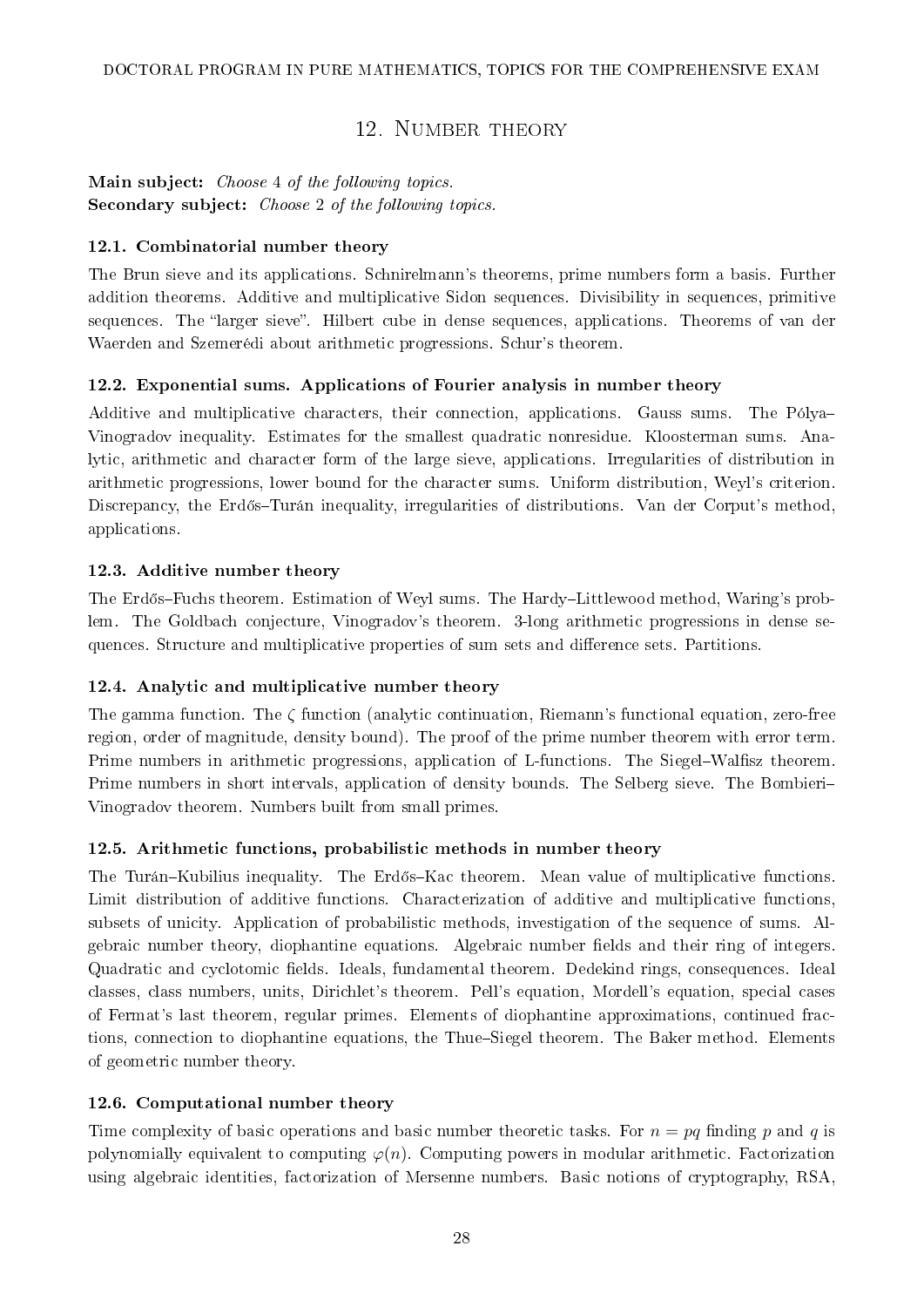discrete logarithm, the Diffie-Hellman key exchange system. Primality testing, pseudoprimes. Factorization, factor basis algorithm, the quadratic sieve. Elliptic curves over finite fields, the analogue of the Diffie–Hellman key exchange. Pseudorandom binary and  $[0, 1)$ -sequences, application in cryptography and in relation to Monte Carlo methods.

#### Textbooks:

- [1] Hardy, G. H.; Wright, E. M.: An Introduction to the Theory of Numbers
- [2] Halberstam, H.; Roth, K. F.: Sequences
- [3] Pomerance, C.; Sárközy, A.: Combinatorial Number Theory (in: Handbook of Combinatorics)
- [4] Graham, S. W.; Kolesnik, G.: Van der Corput's Method of Exponential Sums pp. 1–44.
- [5] Kuipers, L.; Niederreiter, H.: Uniform Distribution of Sequences pp.  $1-163$ .
- [6] Vaughan, R. C.: The Hardy-Littlewood Method Chapters  $1-5$ , 7 and 10.
- [7] Davenport, H.: Multiplicative Number Theory
- [8] Elliott, P. D. T. A.: *Probabilistic Number Theory*, Chapters 3., 4., 5., 6., 9., 12. and 15.
- [9] Pollard, H.; Diamond, H. G.: The Theory of Algebraic Numbers
- [10] Mordell, L. J.: Diophantine Equations
- [11] Shorey, T. N.; Tijdeman, R.: Exponential Diophantine Equations
- [12] Koblitz, N.: A Course in Number Theory and Cryptography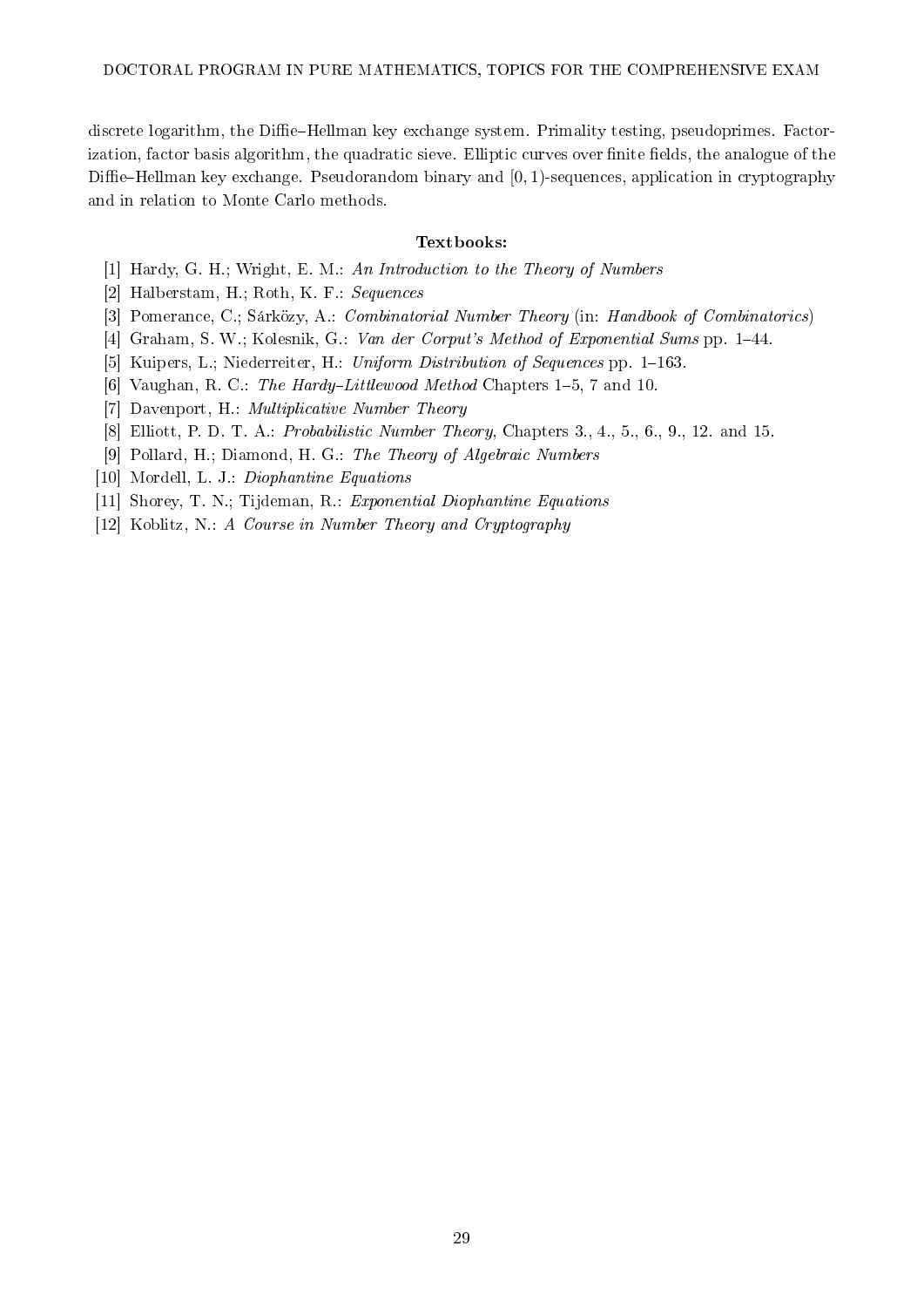## 13. DISCRETE MATHEMATICS

<span id="page-29-0"></span>Main subject: Choose 4 of the following topics. Secondary subject: Choose 2 of the following topics or choose a monography with the examiner.

### 13.1. Graph theory 1.

Paths and cycles, Eulerian path, Hamiltonian path. Ramsey-type theorems in graph theory, set theory, number theory and geometry. Estimations of Ramsey numbers. Turán-type theorems. Forbidden nonbipartite subgraphs, asymptotic structure of extremal graphs, number of copies of given subgraphs. Erdős–Stone–Simonovits theorem. Forbidden bipartite subgraphs, Turán number of paths and  $K_{p,q}$ . Constructions using algebra and finite geometry. Szemerédi regularity lemma and its applications. Turán-Ramsey-type theorems. Random graph models: Erdős-Rényi. Expected value and concentration of graph parameters. Martingale method, threshold function, evolution around  $p = \frac{\log n}{n}$  $\frac{\log n}{n}$  . Pseudorandom graphs.

### 13.2. Graph theory 2.

Matchings in bipartite and non-bipartite graphs. Tutte theorem. Stable matching problem, Galvin's theorem. Min-max theorems in graph theory. Vertex-connectivity, Menger's theorem and its variations. Vertex and edge colorings, Brooks' and Vizing's theorem. Chromatic number, chromatic index, critical graphs. Plane and surface embeddings, Kuratowski's theorem, four color theorem. Graph minors, Robertson–Seymour theorem. Chromatic polynomial and its properties. Perfect graphs. Construction of graphs with a large chromatic number containing no small cycles.

#### 13.3. Set systems

Classical theorems: Sperner's theorem, LYM inequality, Erdős–Ko–Rado and Erdős–Rado theorems. Fischer's inequality and the theorem of De Bruijn–Erdős. L-intersecting extremal set systems and cross-intersecting set systems. Intersection theorems about linear subspaces. Forbidden substructures. Shadow of a set system, shadow-intersection, Kruskal-Katona theorem. Matching, covering, fractional matching and fractional covering of hypergraphs. Probabilistic method: first and second moment methods. Lovász local lemma and its applications. Quotient of the optimal fractional and integer solution. Vapnik–Chervonenkis dimension. Colorings. Discrepancy, Beck–Fiala theorem, Spencer's six standard deviations theorem.

#### 13.4. Enumerative combinatorics

Generating function method. Ordinary and exponential generating functions. Partitions of sets and numbers, Bell numbers, Stirling numbers, recursions of these. Methods for showing identities: WZ pairs (Wilf and Zeilberger), Gosper's algorithm for indenite summation and Zeilberger's algorithm. Asymptotic enumeration, Lagrange inversion, Cauchy method, saddle point method. Sieves. Möbius function of partially ordered sets, inversion formulas. Pólya enumeration theorem.

### 13.5. Symmetric structures, algebraic methods

Existence of block designs, necessary conditions, asymptotic results. Steiner triple systems, t-designs, Ray–Chaudhuri–Wilson inequality for t-designs. Projective planes, Hadamard matrices, biplanes. Constructions, extending block designs. Difference sets, multiplier theorem. Eigenvalues of graphs. Chromatic number and eigenvalues. Largest eigenvalue. Expanders. Strongly regular graphs, friendship theorem. Distance-regular graphs, association scheme. Codes, Hamming code. Examples. Perfect codes and block designs. Golay codes and Witt designs.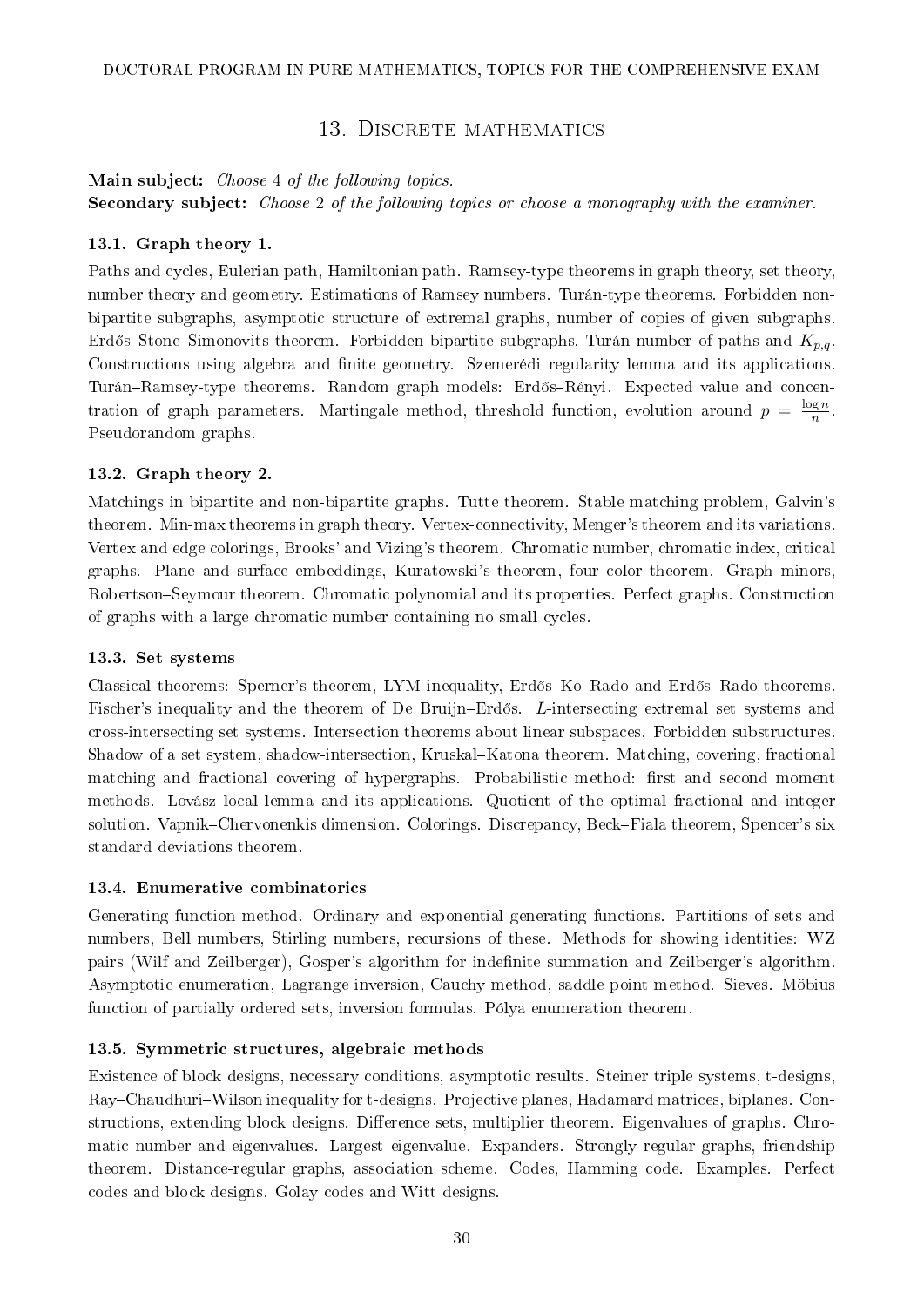### 13.6. Combinatorial optimization, algorithms

Algorithms for the shortest path problem. Graph traversals. Minimum-cost flows. Polyhedral combinatorics. Polyhedrons of matchings. Polyhedrons of perfect graphs. Ear decompositions of 2-connected, strongly connected and factor-critical graphs. Data structures. Approximation algorithms. Splitting off and applications. Covering and packing with trees and arborescences. Matroids, greedy algorithm. Cycle matroid, duality. Matroid intersection, sum of matroids, applications. Basic elements of complexity theory. P and NP classes, NP-completeness

### 13.7. Infinitary combinatorics

Infinite graphs. Decomposition of graphs into trees. Aharoni-Berger-Menger theorem. Chromatic number, the dependence on the choice of axiom. De Bruijn–Erdős theorem. Triangle-free graphs with large chromatic number. Every graph with uncountable chromatic number has a cycle of length four. Set mappings. Fodor Géza's theorem. Almost disjoint families, for which cardinalities do they exist. Elekes–Homann theorem. Generalizations of Ramsey's theorem: Erdős–Rado theorem. Delta-system lemma.

#### Textbooks:

- [1] Beth, T.; Jungnickel, D.; Lenz, J.: Design theory
- [2] Bollobás B.: Random graphs
- [3] Brouwer, A. E.; Cohen, A. M.: Distance regular graphs
- [4] Hajnal A.; Hamburger P.: Halmazelmélet (in Hungarian)
- [5] Graham, R., Knuth, D.; Patashnik, O.: Konkrét matematika, M¶szaki Kiadó (in Hungarian)
- [6] Frank A.:  $Gráfelmélet$  (lecture notes in Hungarian)
- [7] Frank A.: Matroidelmélet (lecture notes in Hungarian)
- [8] Hajnal P.: Halmazrendszerek, Polygon Kiadó (in Hungarian)
- [9] Hajnal P.: Gráfelmélet, Polygon Kiadó (in Hungarian)
- [10] Hajnal P.: Összeszámlálási problémák, Polygon Kiadó (in Hungarian)
- [11] Lovász L.: Kombinatorikai problémák és feladatok, Typotex Kiadó (in Hungarian)
- [12] van Lint, J. H.; Wilson, R.: A course in combinatorics, Oxford Univ. Press Handbook of Combinatorics
- [13] Alon N.; Spencer, J.: The probabilistic method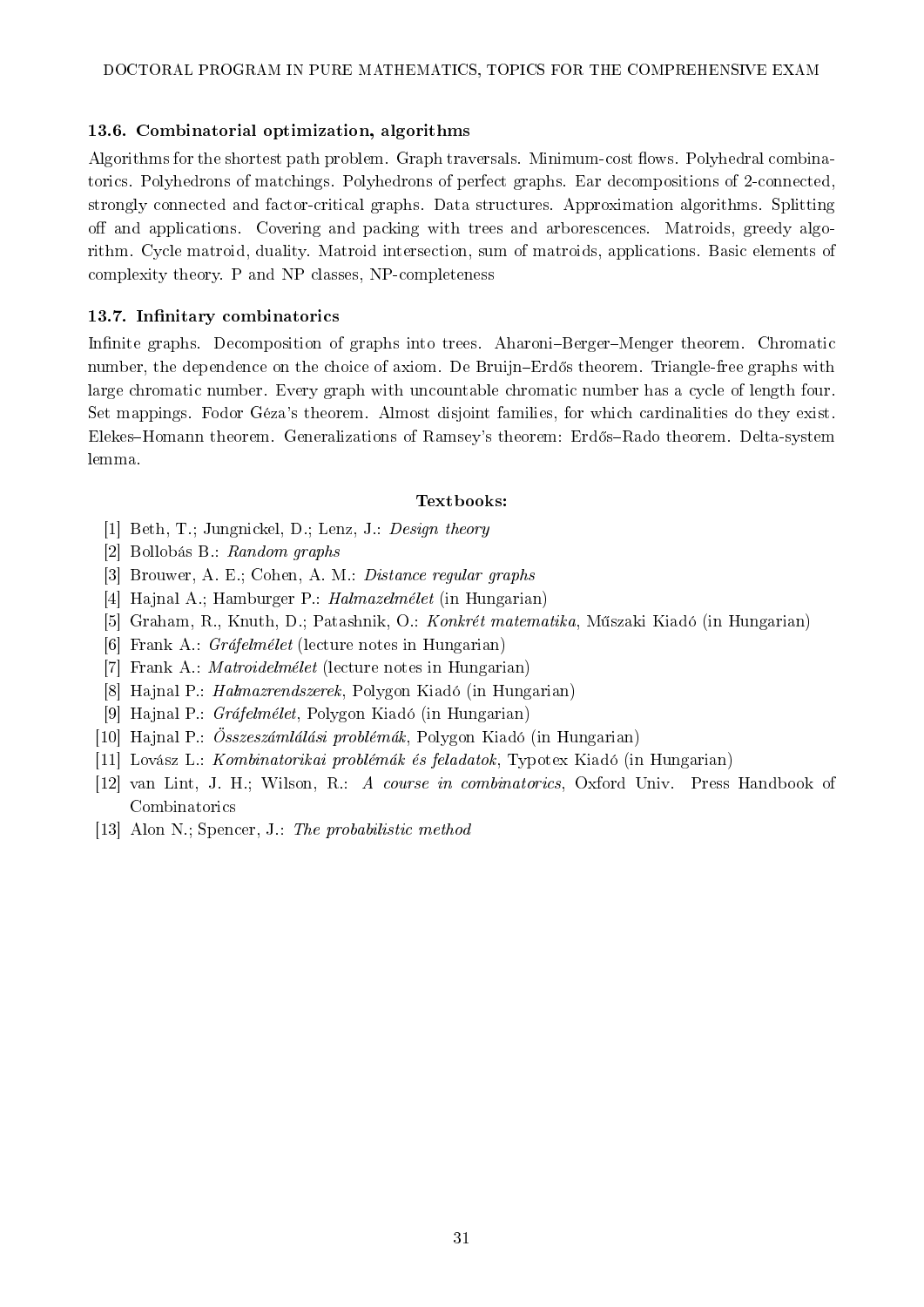### 14. Set theory and mathematical logic

<span id="page-31-0"></span>Main subject: *Choose 4 out of 14.1 or 14.2* Secondary subject: Choose  $2$  (?) out of 14.1 or 14.2

### 14.1. Set theory

14.1.1 Combinatorial set theory. Trees. Partition relations. Set mappings. Applications of the Todorcevic-walk. Stepping-up lemmas. Infinite graphs. Jónsson algebras.

14.1.2 Forcing. Chain conditions. Iterated forcing. Classical problems. Martin's Axiom, Proper forcing, Martin's Maximum.

14.1.3 Large cardinals. Inaccessible, weakly compact, Ramsey, measurable cardinals. Indescribability. Elementary embeddings. Extenders. Inner models. Covering theorems. Woodin, strongly compact, supercompact, huge cardinals. Large cardinals forcings. Saturated ideals.

14.1.4 PCF theory. Foundations of PCF theory. Transitive generators. Estimates for the power function. Jónsson algebras.

14.1.5 Set-theoretic topology. Inequalities between fundamental cardinal functions (e.g. weight, density, cellularity,  $\pi$ -weight, character, etc). Special classes of spaces. Cardinal functions on subspaces.  $sup = max$  problems, Products, S-, L-spaces.

14.1.6 Descriptive set theory. Borel and analytic sets. Proper and complete analytic sets. Uniformization, reduction, separation theorems. Determinacy of Borel sets. Axiom of Determinacy (AD).

### 14.2. Model theory

14.2.1 Model theory. Completeness, compactness theorem. The omitting types theorem. Interpolation theorems. Saturated, special, universal models. Two-cardinal theorems. Ultraproduct. Ax Kochen-Jersov theory. Finite models. Stability, rank. Prime models. Morley categoricity theorem. Stability spectrum theorem. Shelah's main gap theorem. Definability theory. Beth theorem. Chang-Makkai theorem. Beth properties.

14.2.2 Recursion theory. Rice's theorem. Creative sets, simple sets. Post's problem. Word problems. Degrees. Jump operation. Turing machines. Computability. Decidability.

14.2.3 Proof theory and limitative theorems. Gödel-type incompliteness theorems. Kalmár's proof too. Tarski's theorem about the undefinability of truth. Cut-elimination. Gentzen's theorem. Theorems that are unprovable in PA.

14.2.4 Algebraic logic and boolean algebras with operators Boolean algebras and basics of universal algebra (e.g. discriminator varieties, congruence distributive varieties). Theories of relations. Relation calculuses. Algebras of multiple argument relations. Residuated Boolean algebras. Representation of the non-normal case by partial accessibility relations.

14.2.5 Cylindric, poliadic and relation algebras. Algebraization of arbitrary logic. Algebras of binary relations, algebras of relations with  $n$  arguments. Positive, negative theorems. Daigneault-Monk-Keisler theorem (poliadic algebras) and its limitations. Algebraizations of models, class of models, interpretations. Decidability of cylindric relativized algebras. Finite model property of  $L_{\omega,\omega}$ -s bounded initial segments.